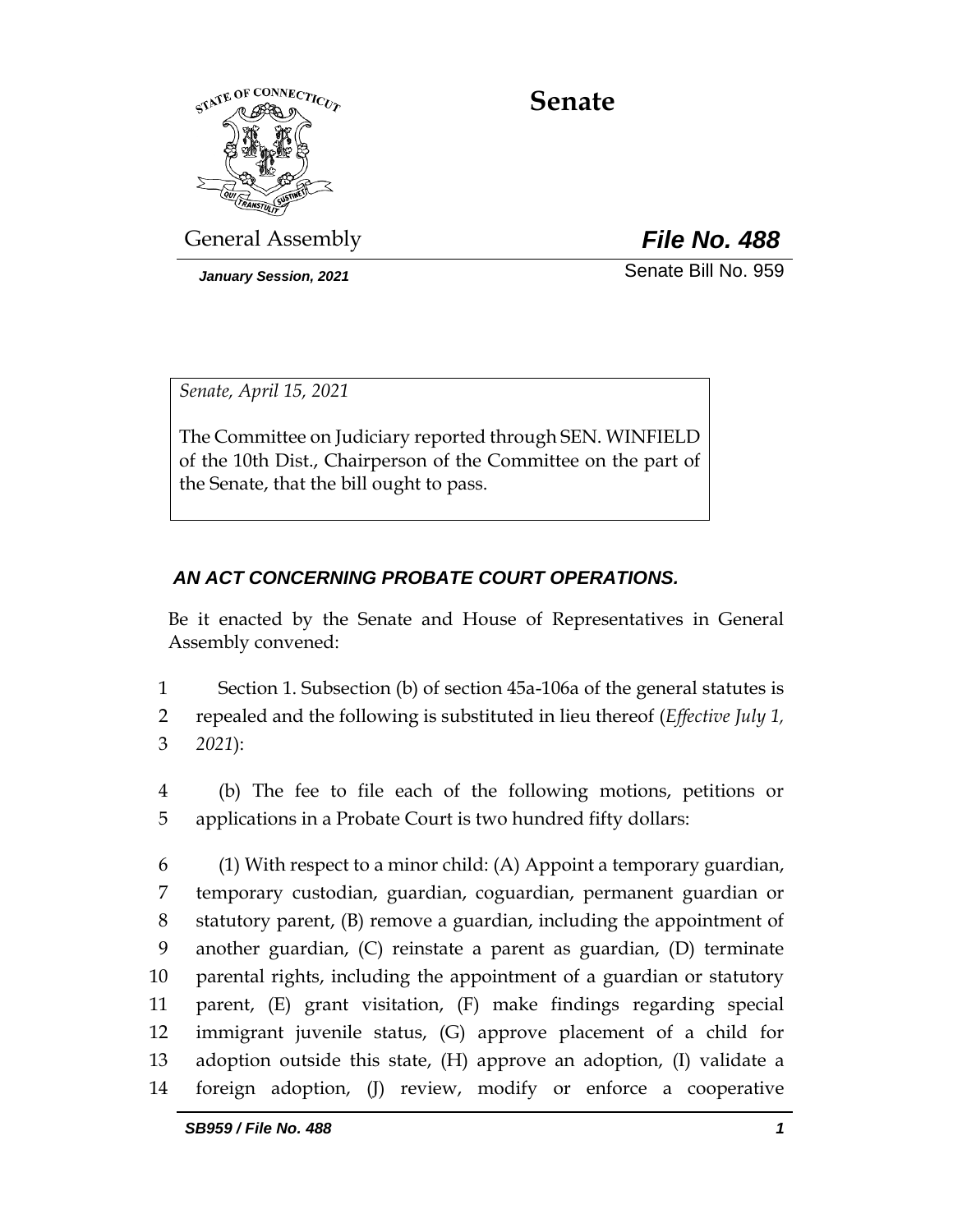postadoption agreement, (K) review an order concerning contact between an adopted child and his or her siblings, (L) resolve a dispute concerning a standby guardian, (M) approve a plan for voluntary services provided by the Department of Children and Families, (N) determine whether the termination of voluntary services provided by the Department of Children and Families is in accordance with applicable regulations, (O) conduct an in-court review to modify an 22 order,  $(P)$  grant emancipation,  $(Q)$  grant approval to marry,  $(R)$  transfer funds to a custodian under sections 45a-557 to 45a-560b, inclusive, (S) appoint a successor custodian under section 45a-559c, (T) resolve a dispute concerning custodianship under sections 45a-557 to 45a-560b, inclusive, and (U) grant authority to purchase real estate;

(2) Determine paternity;

 (3) Determine the age and date of birth of an adopted person born outside the United States;

 (4) With respect to adoption records: (A) Appoint a guardian ad litem for a biological relative who cannot be located or appears to be incompetent, (B) appeal the refusal of an agency to release information, (C) release medical information when required for treatment, and (D) grant access to an original birth certificate;

(5) Approve an adult adoption;

 (6) With respect to a conservatorship: (A) Appoint a temporary conservator, conservator or special limited conservator, (B) change residence, terminate a tenancy or lease, sell or dispose household furnishings, or place in a long-term care facility, (C) determine 40 competency to vote,  $(D)$  approve a support allowance for a spouse,  $(E)$  grant authority to elect the spousal share, (F) grant authority to purchase real estate, (G) give instructions regarding administration of a joint asset or liability, (H) distribute gifts, (I) grant authority to consent to involuntary medication, (J) determine whether informed consent has been given for voluntary admission to a hospital for psychiatric disabilities, (K) determine life-sustaining medical treatment, (L) transfer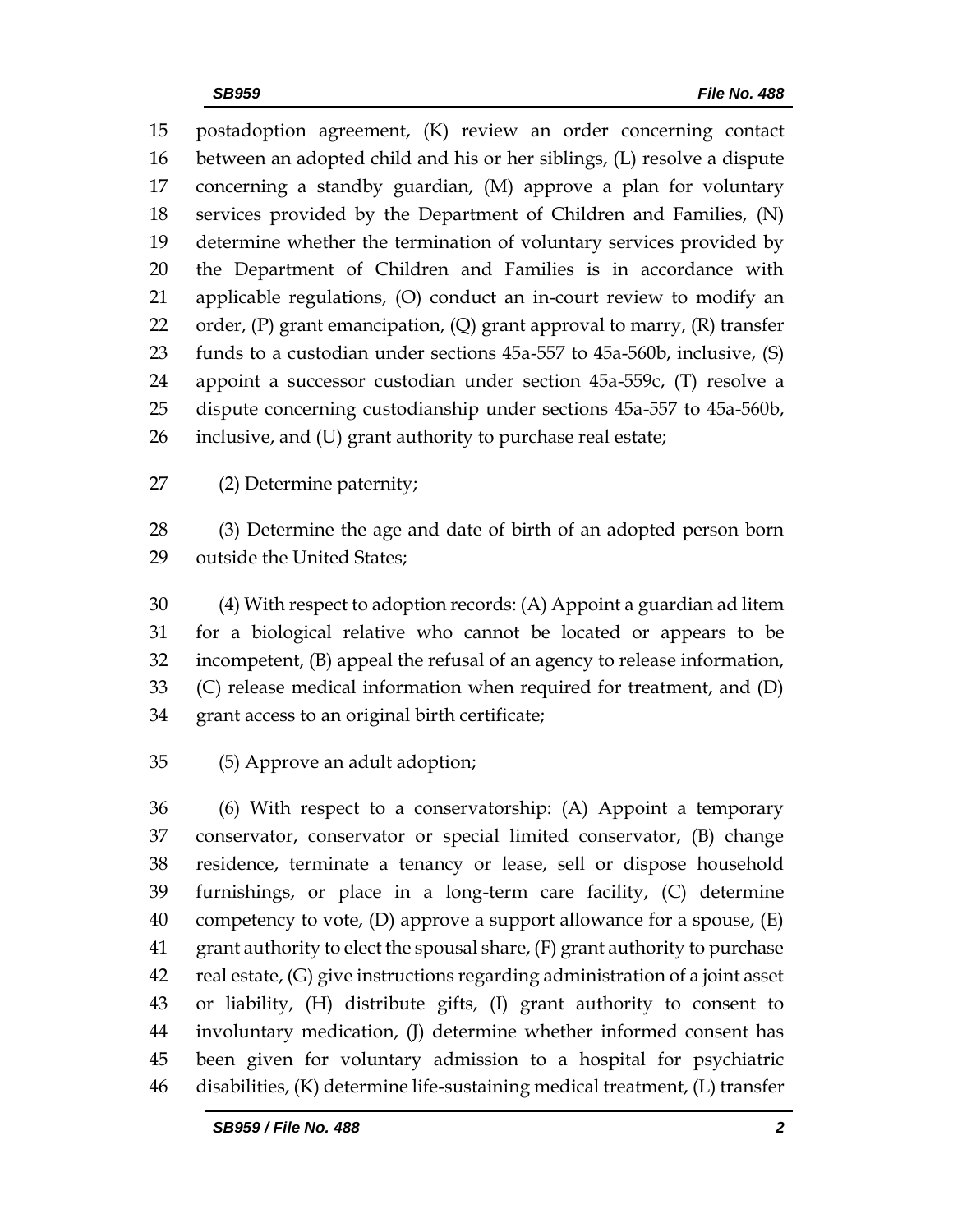to or from another state, (M) modify the conservatorship in connection with a periodic review, (N) excuse accounts under rules of procedure approved by the Supreme Court under section 45a-78, (O) terminate the conservatorship, and (P) grant a writ of habeas corpus;

 (7) With respect to a power of attorney: (A) Compel an account by an agent, (B) review the conduct of an agent, (C) construe the power of attorney, and (D) mandate acceptance of the power of attorney;

 (8) Resolve a dispute concerning advance directives or life-sustaining medical treatment when the individual does not have a conservator or guardian;

 (9) With respect to an elderly person, as defined in section 17b-450: (A) Enjoin an individual from interfering with the provision of protective services to such elderly person, and (B) authorize the Commissioner of Social Services to enter the premises of such elderly person to determine whether such elderly person needs protective services;

 (10) With respect to an adult with intellectual disability: (A) Appoint a temporary limited guardian, guardian or standby guardian, (B) grant visitation, (C) determine competency to vote, (D) modify the guardianship in connection with a periodic review, (E) determine life- sustaining medical treatment, (F) approve an involuntary placement, (G) review an involuntary placement, (H) authorize a guardian to manage the finances of such adult, and (I) grant a writ of habeas corpus;

 (11) With respect to psychiatric disability: (A) Commit an individual for treatment, (B) issue a warrant for examination of an individual at a general hospital, (C) determine whether there is probable cause to continue an involuntary confinement, (D) review an involuntary confinement for possible release, (E) authorize shock therapy, (F) authorize medication for treatment of psychiatric disability, (G) review the status of an individual under the age of sixteen as a voluntary patient, and (H) recommit an individual under the age of sixteen for further treatment;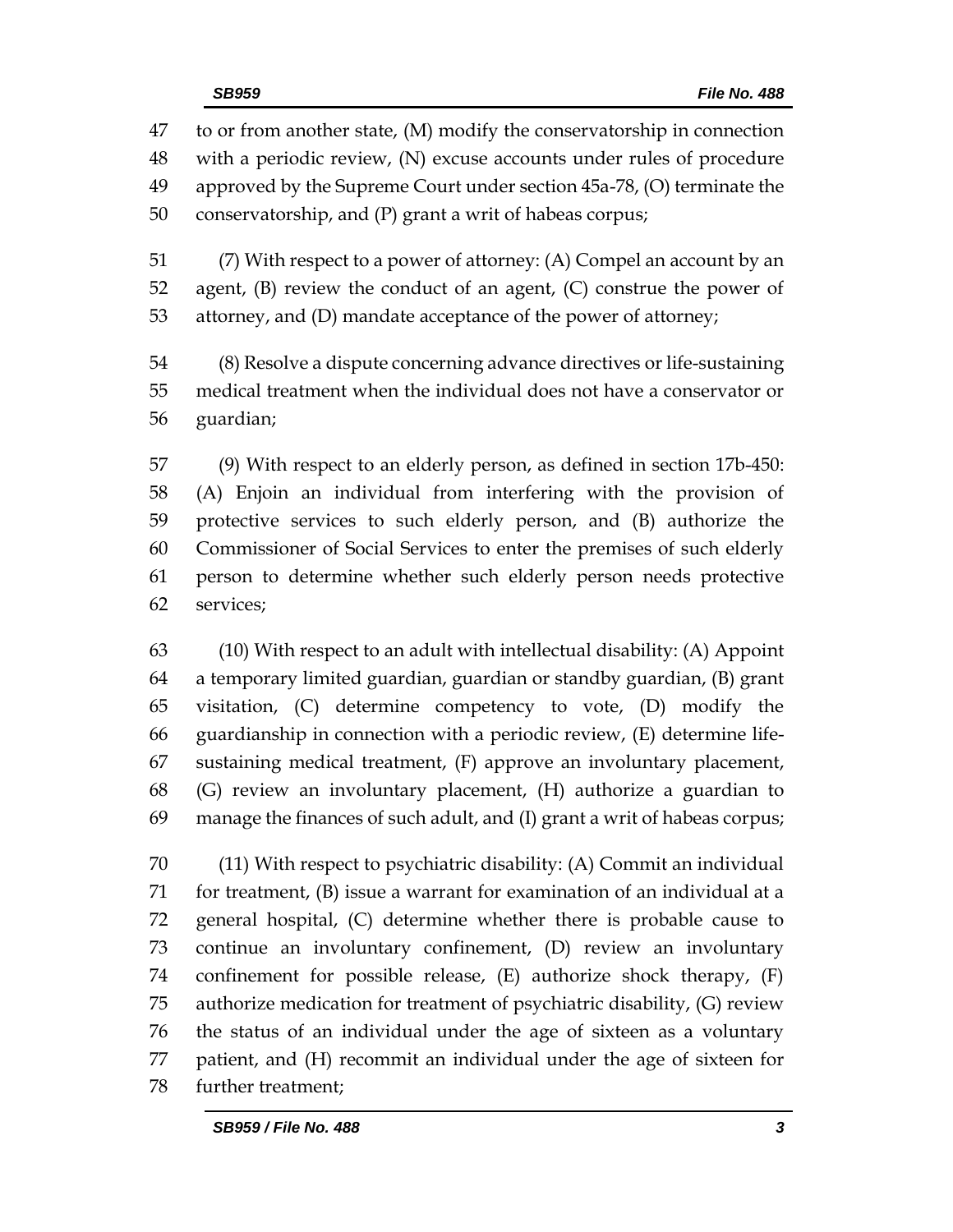| 79  | (12) With respect to drug or alcohol dependency: (A) Commit an              |  |  |
|-----|-----------------------------------------------------------------------------|--|--|
| 80  | individual for treatment, (B) recommit an individual for further            |  |  |
| 81  | treatment, and (C) terminate an involuntary confinement;                    |  |  |
| 82  | (13) With respect to tuberculosis: (A) Commit an individual for             |  |  |
| 83  | treatment, $(B)$ issue a warrant to enforce an examination order, and $(C)$ |  |  |
| 84  | terminate an involuntary confinement;                                       |  |  |
|     |                                                                             |  |  |
| 85  | (14) Compel an account by the trustee of an inter vivos trust,              |  |  |
| 86  | custodian under sections 45a-557 to 45a-560b, inclusive, or treasurer of    |  |  |
| 87  | an ecclesiastical society or cemetery association;                          |  |  |
| 88  | $(15)$ With respect to a testamentary or inter vivos trust: $(A)$ Construe, |  |  |
| 89  | validate, divide, combine, reform, modify or terminate the trust, (B)       |  |  |
| 90  | enforce the provisions of a pet trust, $[and]$ (C) excuse a final account   |  |  |
| 91  | under rules of procedure approved by the Supreme Court under section        |  |  |
| 92  | 45a-78, and (D) assume jurisdiction of an out-of-state trust;               |  |  |
|     |                                                                             |  |  |
| 93  | (16) Authorize a fiduciary to establish a trust;                            |  |  |
| 94  | (17) Appoint a trustee for a missing person;                                |  |  |
| 95  | (18) Change a person's name;                                                |  |  |
| 96  | (19) Issue an order to amend the birth certificate of an individual born    |  |  |
| 97  | in another state to reflect a gender change;                                |  |  |
|     |                                                                             |  |  |
| 98  | (20) Require the Department of Public Health to issue a delayed birth       |  |  |
| 99  | certificate;                                                                |  |  |
| 100 | (21) Compel the board of a cemetery association to disclose the             |  |  |
| 101 | minutes of the annual meeting;                                              |  |  |
| 102 | (22) Issue an order to protect a grave marker;                              |  |  |
| 103 | (23) Restore rights to purchase, possess and transport firearms;            |  |  |
|     |                                                                             |  |  |
| 104 | (24) Issue an order permitting sterilization of an individual;              |  |  |
| 105 | (25) Approve the transfer of structured settlement payment rights;          |  |  |
|     | SB959 / File No. 488<br>4                                                   |  |  |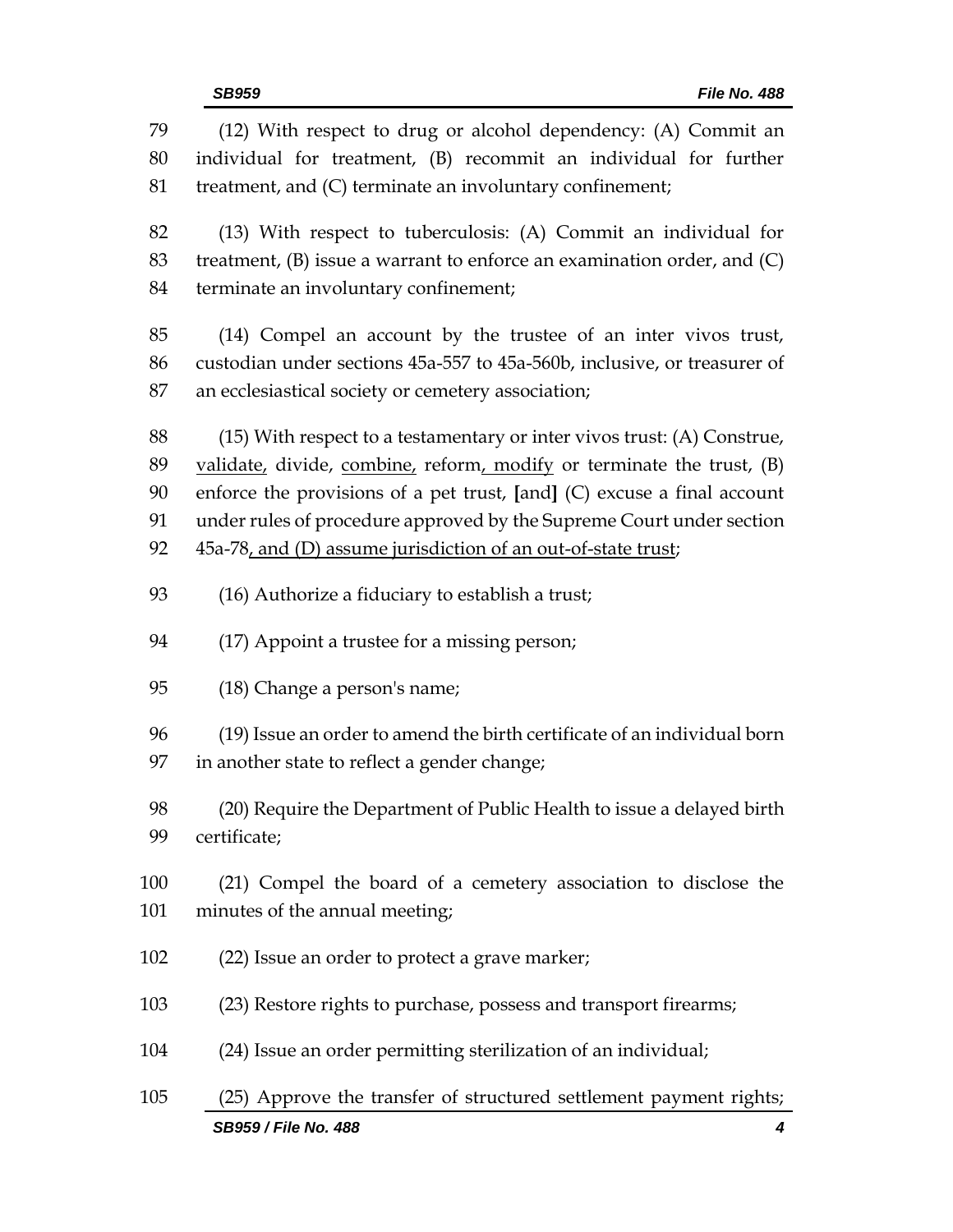and

 (26) With respect to any case in a Probate Court other than a decedent's estate: (A) Compel or approve an action by the fiduciary, (B) give **[**advice or**]** instruction to the fiduciary, (C) authorize a fiduciary to compromise a claim, (D) list, sell or mortgage real property, (E) determine title to property, (F) resolve a dispute between cofiduciaries or among fiduciaries, (G) remove a fiduciary, (H) appoint a successor fiduciary or fill a vacancy in the office of fiduciary, (I) approve fiduciary or attorney's fees, (J) apply the doctrine of cy pres or approximation, (K) reconsider, modify or revoke an order, and (L) decide an action on a probate bond.

 Sec. 2. Subsection (c) of section 45a-106a of the general statutes is repealed and the following is substituted in lieu thereof (*Effective July 1, 2021*):

 (c) The fee to file a petition for custody of the remains of a deceased person in a Probate Court is one hundred fifty dollars, except that the court shall waive the fee if the state is obligated to pay funeral and burial expenses under section 17b-84 or 17b-131.

 Sec. 3. Subdivision (4) of subsection (b) of section 45a-107 of the general statutes is repealed and the following is substituted in lieu thereof (*Effective July 1, 2021)*:

 (4) In any matter in which the Commissioner of Administrative Services is the legal representative of the estate pursuant to section 4a- 16, the fee shall be the lesser of (A) the amount calculated under subdivisions (1) and (2) of this subsection, or (B) the amount collected by the Commissioner of Administrative Services after paying the expense of funeral and burial in accordance with section 17b-84 or 17b-133 131.

 Sec. 4. Subdivision (4) of subsection (c) of section 45a-107 of the general statutes is repealed and the following is substituted in lieu thereof (*Effective July 1, 2021*):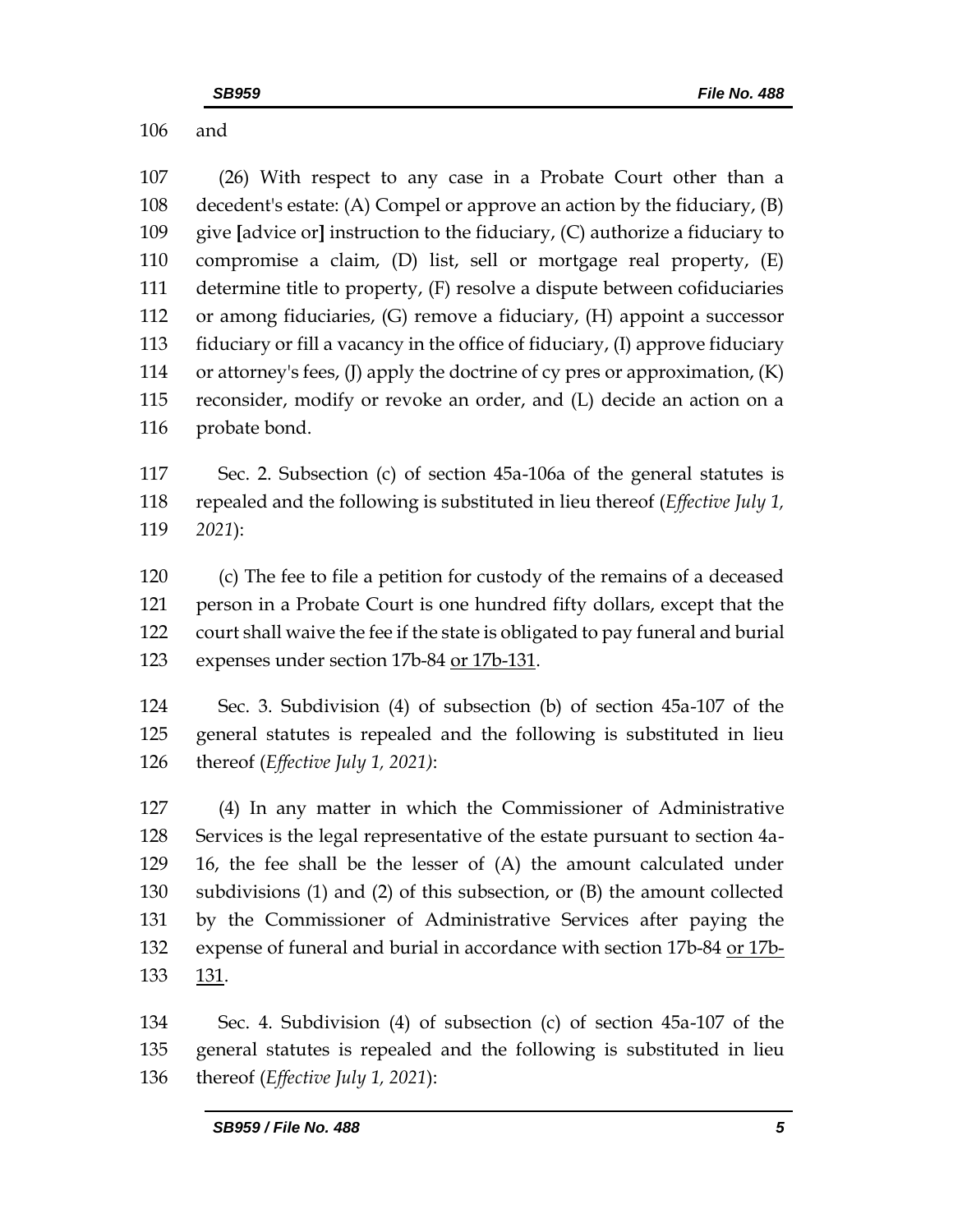*SB959 / File No. 488 6* Services is the legal representative of the estate pursuant to section 4a- 16, the fee shall be the lesser of (A) the amount calculated under subdivisions (1) and (2) of this subsection, or (B) the amount collected by the Commissioner of Administrative Services after paying the 142 expense of funeral and burial in accordance with section 17b-84 or 17b- 131. Sec. 5. Section 45a-111 of the general statutes is repealed and the following is substituted in lieu thereof (*Effective July 1, 2021*): (a) No fee or expense shall be charged for any proceedings in the settlement of the estate of any member of the armed forces who died while in service in time of war as defined in section 27-103. (b) No fees or expenses shall be charged under sections **[**45a-107**]** 45a- 106a to 45a-112, inclusive, as amended by this act, or under section 45a- 727 for adoption proceedings involving special needs children. (c) If a petitioner or applicant to a Probate Court claims that unless his or her obligation to pay the fees and the necessary expenses of the action, including the expense of service of process, is waived, such petitioner or applicant will be deprived by reason of his or her indigency of his or her right to bring a petition or application to such court or that he or she is otherwise unable to pay the fees and necessary expenses of the action, he or she may file with the clerk of such Probate Court an application for waiver of payment of such fees and necessary expenses. Such application shall be signed under penalty of false statement, shall state the applicant's financial circumstances, and shall identify the fees and expenses sought to be waived and the approximate amount of each. If the court finds that the applicant is unable to pay such fees and expenses, it shall order such fees and expenses waived. If such expenses include the expense of service of process, the court, in its order, shall indicate the method of service authorized and the expense of such service shall be paid from funds appropriated to the Judicial Department, except that, if funds have not been included in the budget of the Judicial Department for such expenses, such expenses shall be

(4) In any matter in which the Commissioner of Administrative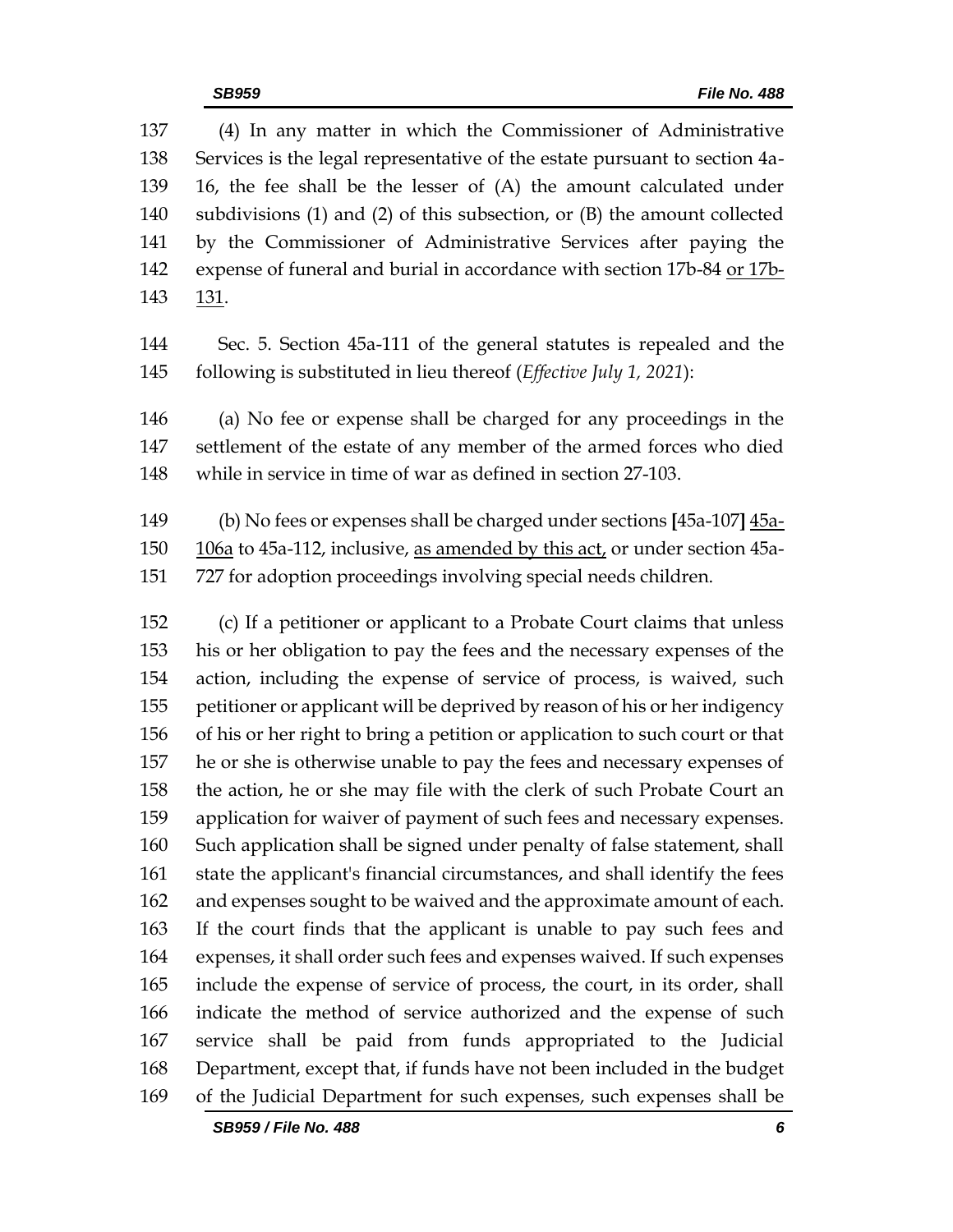paid from the Probate Court Administration Fund.

 (d) The court may, in its discretion, postpone payment of any **[**entry**]** filing fee or other fee or expense due under sections **[**45a-107**]** 45a-106a to 45a-112, inclusive, as amended by this act, and enter any matter if it appears to the court that to require such **[**entry**]** filing fee or other fee or expense to accompany submission of the matter would cause undue delay or hardship, but in such case the applicant, petitioner or moving party shall be liable for the **[**entry**]** filing fee and all other fees and expenses upon receipt of an invoice therefor from the court.

 (e) Any fee or expense charged under the provisions of sections **[**45a- 107**]** 45a-106a to 45a-112, inclusive, as amended by this act, shall not be subject to the tax imposed under chapter 219.

 Sec. 6. Section 45a-112 of the general statutes is repealed and the following is substituted in lieu thereof (*Effective July 1, 2021*):

 When the state or any of its agencies is an applicant, petitioner or moving party commencing a matter in a Probate Court, or is otherwise liable for the fees or expenses under sections **[**45a-107**]** 45a-106a to 45a- 112, inclusive, as amended by this act, the court shall accept such matter without the **[**entry**]** filing fee accompanying the filing thereof, and shall bill the **[**entry**]** filing fee or other fee or expense to the appropriate agency for subsequent payment, which payment shall be due and payable upon receipt of such bill.

 Sec. 7. Section 45a-113a of the general statutes is repealed and the following is substituted in lieu thereof (*Effective July 1, 2021*):

 Whenever a Probate Court determines that a refund is due an applicant, petitioner, moving party or other person for any overpayment of costs, fees, charges or expenses incurred under the provisions of sections **[**45a-107**]** 45a-106a to 45a-112, inclusive, as amended by this act, the Probate Court Administrator shall, upon receipt of certification of such overpayment by the Probate Court that issued the invoice for such costs, fees, charges or expenses, cause a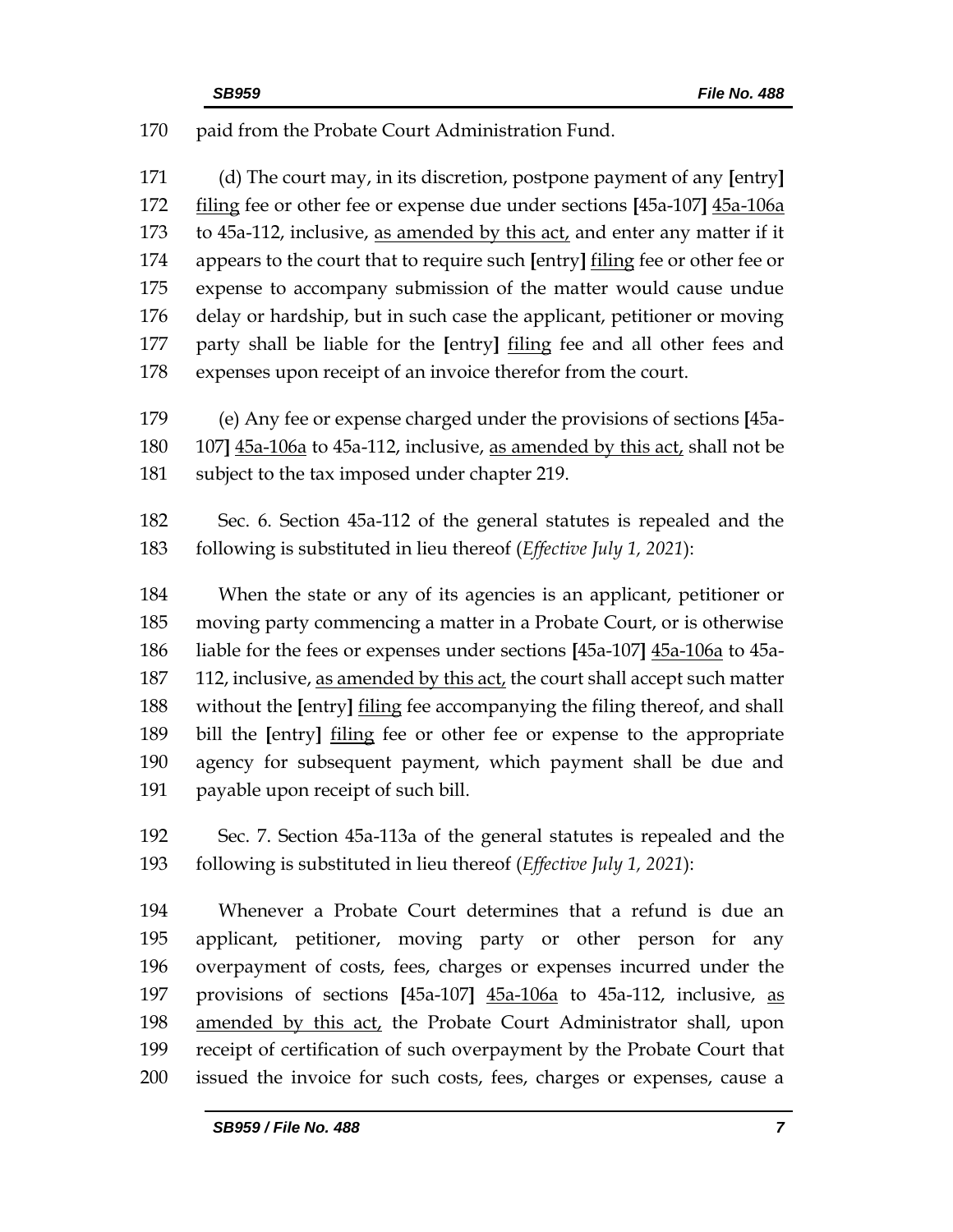refund of such overpayment to be issued from the Probate Court Administration Fund. Sec. 8. Section 45a-113b of the general statutes is repealed and the following is substituted in lieu thereof (*Effective July 1, 2021*): Each court of probate may allow the payment of any fees charged by such court by means of a credit card, charge card, **[**or**]** debit card or an electronic funds transfer and may charge the person making such 208 payment a service fee for any such payment made by any such card or 209 electronic funds transfer. The fee shall not exceed any charge by the card issuer or processing fee for electronic funds transfer, including any discount rate. Sec. 9. Subsections (d) to (l), inclusive, of section 45a-186 of the general statutes are repealed and the following is substituted in lieu thereof (*Effective July 1, 2021*): (d) An appeal from a decision rendered in any case after a recording of the proceedings is made under section 17a-498, 17a-543, 17a-543a, **[**or**]**  17a-685, or 19a-131b, sections 45a-644 to 45a-667v, inclusive, or section 51-72 or 51-73, shall be on the record and shall not be a trial de novo. (e) Each person who files an appeal pursuant to this section shall serve a copy of the complaint on each interested party. The failure of any person to make such service shall not deprive the Superior Court of jurisdiction over the appeal. Notwithstanding the provisions of section 52-50, service of the copy of the complaint shall be by state marshal, constable or an indifferent person. Service shall be in hand or by leaving a copy at the place of residence of the interested party being served or at the address for the interested party on file with the Probate Court, except that service on a respondent or conserved person in an appeal from an action under part IV of chapter 802h shall be in hand by a state marshal, constable or an indifferent person.

 (f) In addition to the notice given under subsection (e) of this section, each person who files an appeal pursuant to this section shall mail a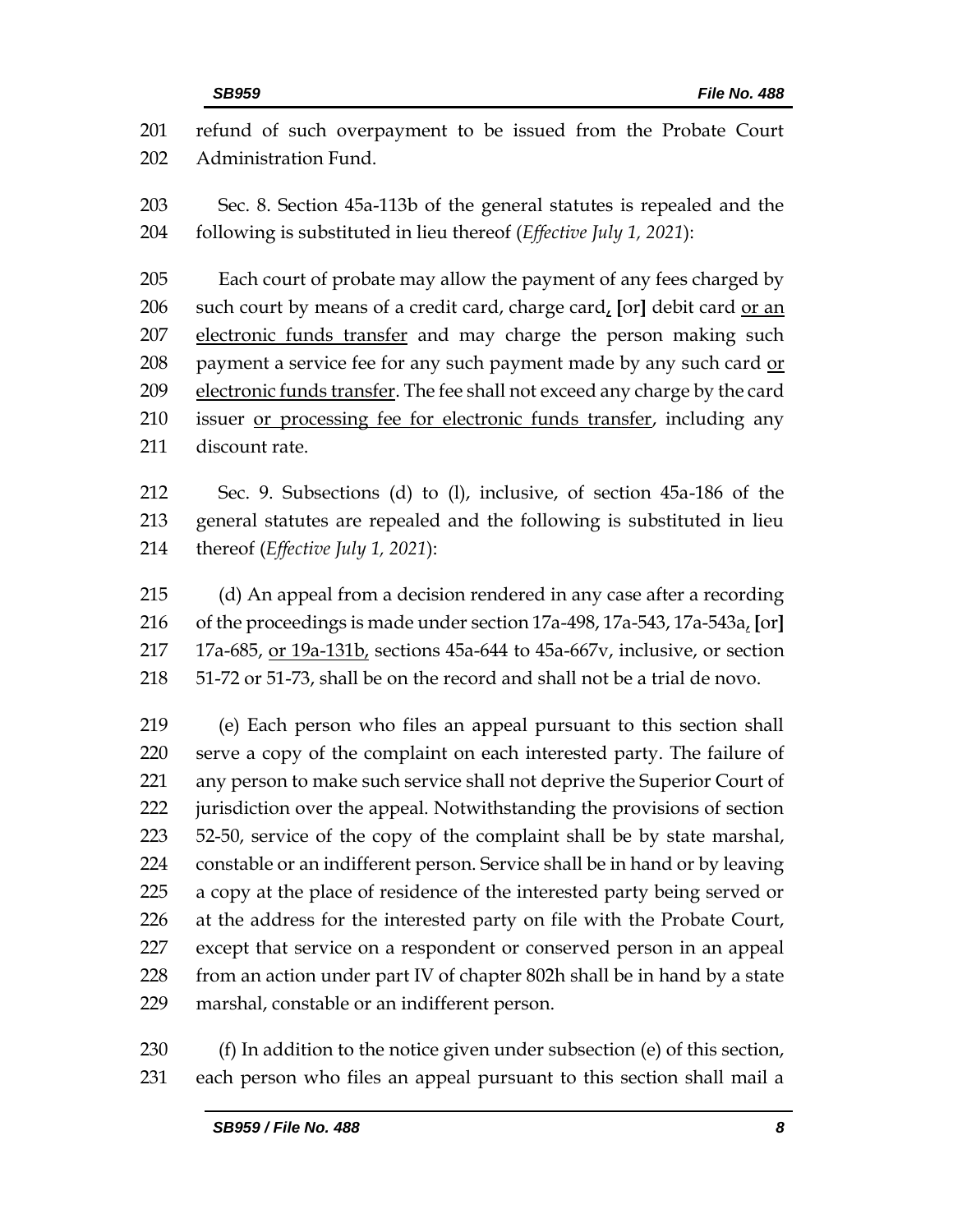copy of the complaint to the Probate Court that rendered the order, denial or decree appealed from. The Probate Court and the probate judge that rendered the order, denial or decree appealed from shall not be made parties to the appeal and shall not be named in the complaint as parties.

 (g) Not later than fifteen days after a person files an appeal under this section, the person who filed the appeal shall file or cause to be filed with the clerk of the Superior Court a document containing (1) the name, address and signature of the person making service, and (2) a statement 241 of the date and manner in which a copy of the complaint was served on each interested party and mailed to the Probate Court that rendered the order, denial or decree appealed from.

 (h) If service has not been made on an interested party, the Superior Court, on motion, shall make such orders of notice of the appeal as are reasonably calculated to notify any necessary party not yet served.

 (i) A hearing in an appeal from probate proceedings under section 17a-77, 17a-80, 17a-498, 17a-510, 17a-511, 17a-543, 17a-543a, 17a-685, 19a- 131b, 45a-650, 45a-654, 45a-660, 45a-674, 45a-676, 45a-681, 45a-682, 45a- 699, 45a-703 or 45a-717 shall commence, unless a stay has been issued pursuant to subsection (j) of this section, not later than ninety days after the appeal has been filed.

 (j) The filing of an appeal under this section shall not, of itself, stay enforcement of the order, denial or decree from which the appeal is taken. A motion for a stay may be made to the Probate Court or the Superior Court. The filing of a motion with the Probate Court shall not preclude action by the Superior Court.

 (k) Nothing in this section shall prevent any person aggrieved by any order, denial or decree of a Probate Court in any matter, unless otherwise specially provided by law, from filing a petition for a writ of habeas corpus, a petition for termination of involuntary representation or a petition for any other available remedy.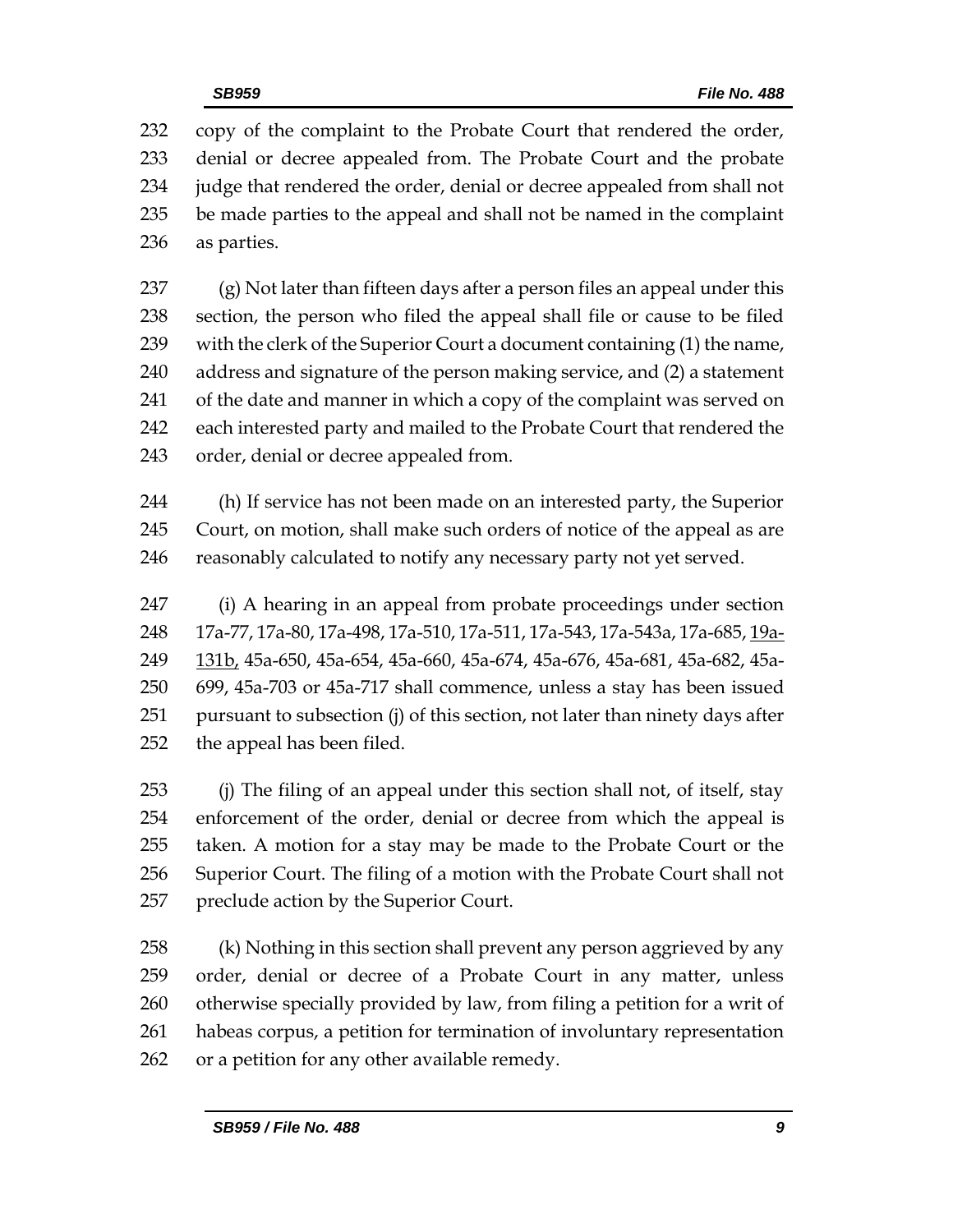(l) (1) Except for matters described in subdivision (3) of this subsection, in any appeal filed under this section, the appeal may be referred by the Superior Court to a special assignment probate judge appointed in accordance with section 45a-79b, who is assigned by the Probate Court Administrator for the purposes of such appeal, except that such appeal shall be heard by the Superior Court if any party files a demand for such hearing in writing with the Superior Court not later than twenty days after service of the appeal.

 (2) An appeal referred to a special assignment probate judge pursuant to this subsection shall proceed in accordance with the rules for references set forth in the rules of the judges of the Superior Court.

 (3) The following matters shall not be referred to a special assignment probate judge pursuant to this subsection: Appeals under sections 17a- 75 to 17a-83, inclusive, section 17a-274, sections 17a-495 to 17a-528, inclusive, sections 17a-543, 17a-543a, 17a-685 to 17a-688, inclusive, 19a- 131b, children's matters as defined in subsection (a) of section 45a-8a, sections 45a-644 to 45a-663, inclusive, 45a-668 to 45a-683, inclusive, and 45a-690 to 45a-700, inclusive, and any matter in a Probate Court heard on the record in accordance with sections 51-72 and 51-73.

 Sec. 10. Section 45a-186a of the general statutes is repealed and the following is substituted in lieu thereof (*Effective July 1, 2021*):

 (a) In an appeal from an order, denial or decree of a Probate Court made after a hearing that is on the record under section 17a-498, 17a- 543, 17a-543a, **[**or**]** 17a-685 or 19a-131b, sections 45a-644 to 45a-667v, inclusive, or section 51-72 or 51-73, not later than thirty days after service is made of such appeal under section 45a-186, or within such further time as may be allowed by the Superior Court, the Probate Court shall transcribe any portion of the recording of the proceedings that has not been transcribed. The expense for such transcript shall be charged against the person who filed the appeal, except that if the person who filed the appeal is unable to pay such expense and files an affidavit with the court demonstrating the inability to pay, the expense of the transcript shall be paid by the Probate Court Administrator and paid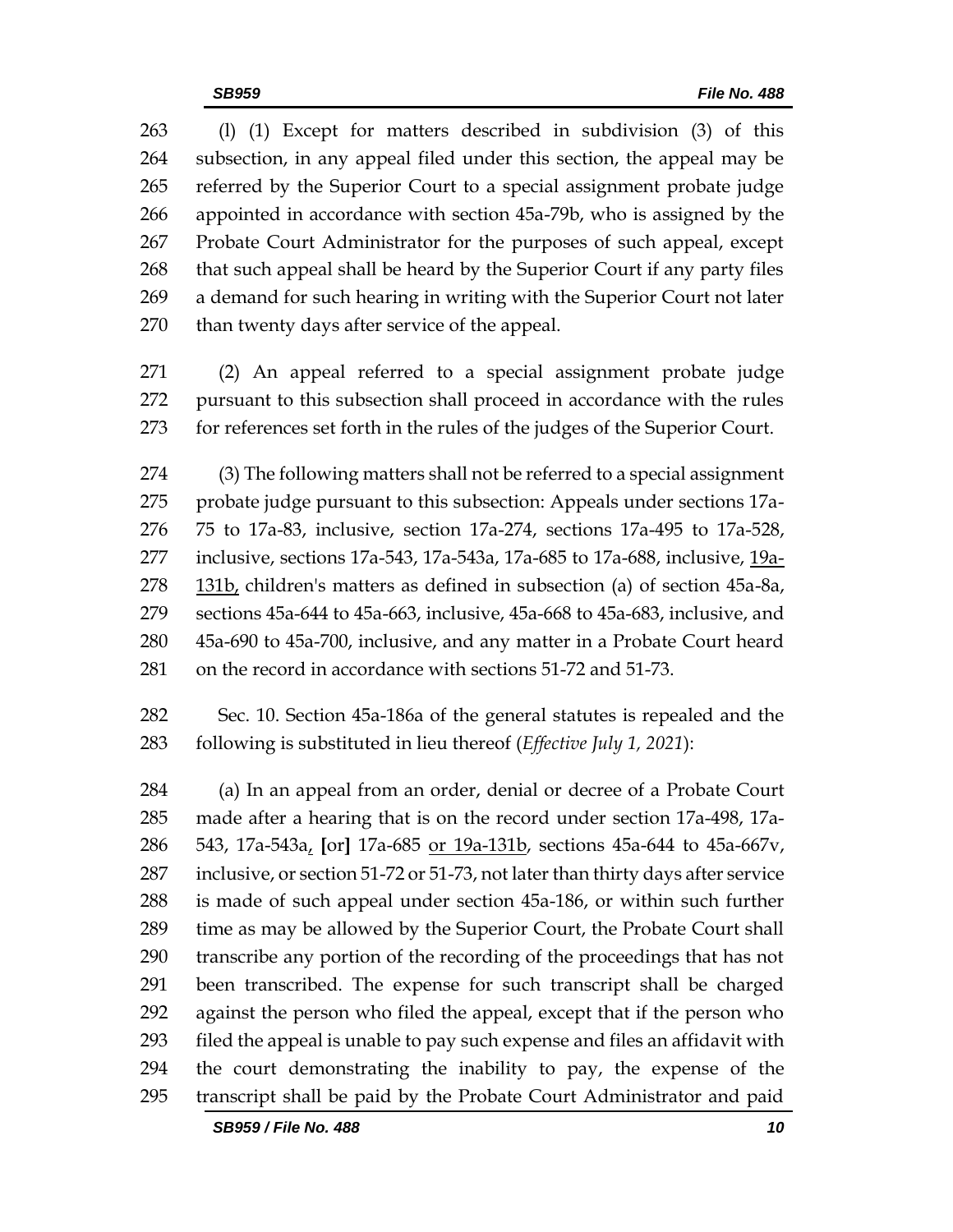from the Probate Court Administration Fund.

 (b) The Probate Court shall transmit to the Superior Court the original or a certified copy of the entire record of the proceeding from which the appeal was taken. The record shall include, but not be limited to, the findings of fact and conclusions of law, separately stated, of the Probate Court.

 (c) An appeal from an order, denial or decree made after a hearing on the record under section 17a-498, 17a-543, 17a-543a, **[**or**]** 17a-685 or 19a- 131b, sections 45a-644 to 45a-667v, inclusive, or section 51-72 or 51-73, shall be heard by the Superior Court without a jury, and may be referred to a state referee appointed under section 51-50*l*. The appeal shall be confined to the record. If alleged irregularities in procedure before the Probate Court are not shown in the record or if facts necessary to establish such alleged irregularities in procedure are not shown in the record, proof limited to such alleged irregularities may be taken in the Superior Court. The Superior Court, on request of any party, shall hear oral argument and receive written briefs.

 Sec. 11. Section 45a-186b of the general statutes is repealed and the following is substituted in lieu thereof (*Effective July 1, 2021*):

 In an appeal taken under section 45a-186 from a matter heard on the record in the Probate Court under section 17a-498, 17a-543, 17a-543a, **[**or**]** 17a-685, or 19a-131b, sections 45a-644 to 45a-667v, inclusive, or section 51-72 or 51-73, the Superior Court shall not substitute its judgment for that of the Probate Court as to the weight of the evidence on questions of fact. The Superior Court shall affirm the decision of the Probate Court unless the Superior Court finds that substantial rights of the person appealing have been prejudiced because the findings, inferences, conclusions or decisions are: (1) In violation of the federal or state constitution or the general statutes, (2) in excess of the statutory authority of the Probate Court, (3) made on unlawful procedure, (4) affected by other error of law, (5) clearly erroneous in view of the reliable, probative and substantial evidence on the whole record, or (6) arbitrary or capricious or characterized by abuse of discretion or clearly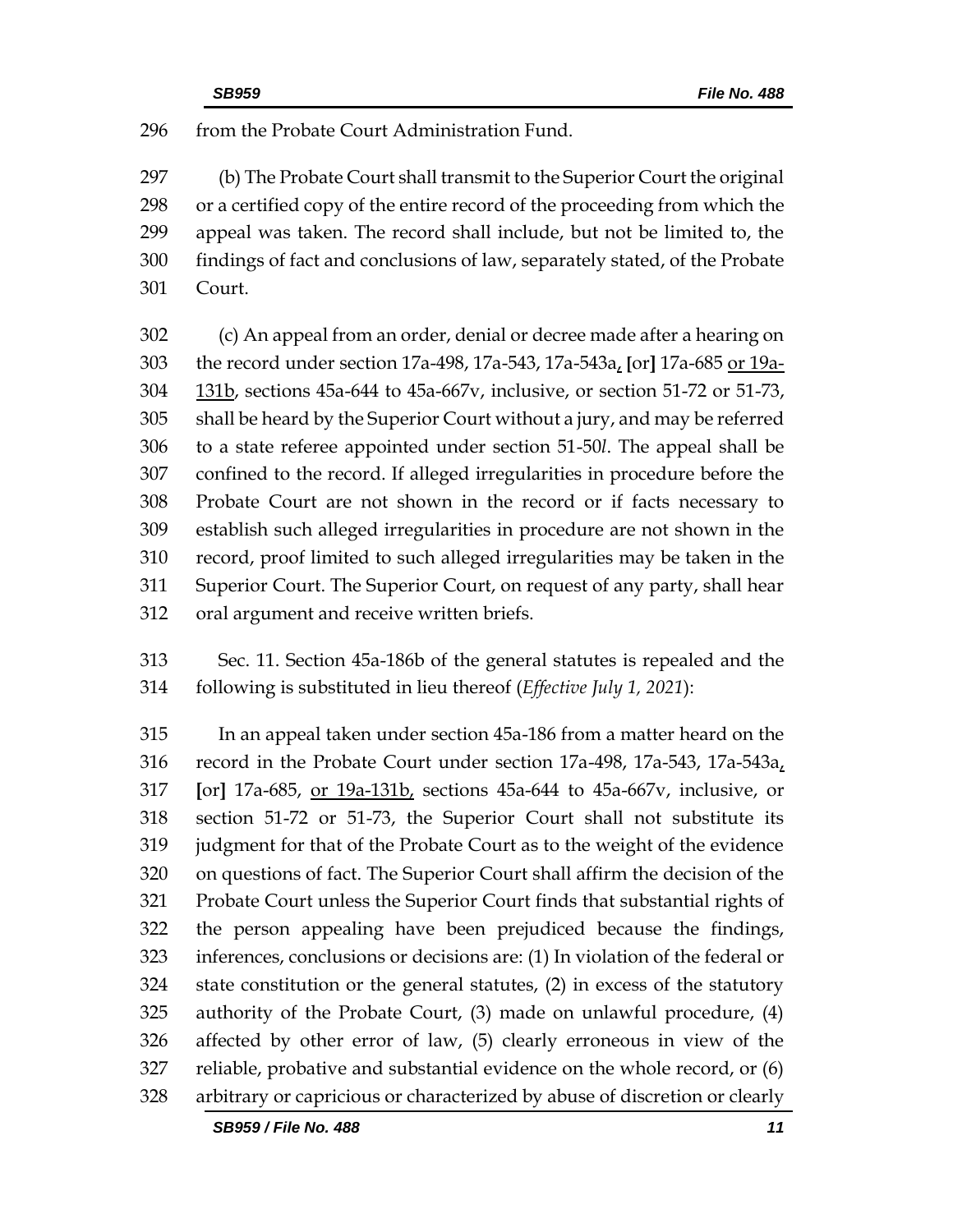unwarranted exercise of discretion. If the Superior Court finds such prejudice, the Superior Court shall sustain the appeal and, if appropriate, may render a judgment that modifies the Probate Court's order, denial or decree or remand the case to the Probate Court for further proceedings. For the purposes of this section, a remand is a final judgment.

 Sec. 12. Section 45a-597 of the general statutes is repealed and the following is substituted in lieu thereof (*Effective July 1, 2021*):

 (a) Upon the death of a **[**minor**]** person with respect to whose estate a guardian or conservator has been duly appointed by a **[**court of probate**]** Probate Court, has qualified and is acting as such, **[**and upon the death of a person with respect to whose estate a conservator has been duly appointed, has qualified and is acting as such,**]** if (1) the estate consists 342 entirely of personalty, and (2) the estate remaining in the hands of the guardian or conservator at the time of the death of the **[**protected**]** person is not more than sufficient to pay expenses incurred during the lifetime of the **[**protected**]** person and not paid as of the date of death, administration expenses necessary to the settlement of the fiduciary's final account and the funeral expenses, including the cost of a suitable monument and cemetery plot, then such guardian or conservator may pay such expenses and take credit therefor on his final account. The payments shall be subject to the limitations set forth in sections 17b-95 and 17b-300.

 (b) If the estate is less than sufficient to pay all such expenses in full, the provisions of section 45a-365 as to order of payment shall govern.

 Sec. 13. Subsection (c) of section 46b-172a of the general statutes is repealed and the following is substituted in lieu thereof (*Effective July 1, 2021*):

 (c) The child shall be made a party to the action. **[**and**]** If the child is a minor at the time of the proceedings, the minor child shall be represented by a guardian ad litem appointed by the court in accordance with section 45a-708. Payment for the guardian ad litem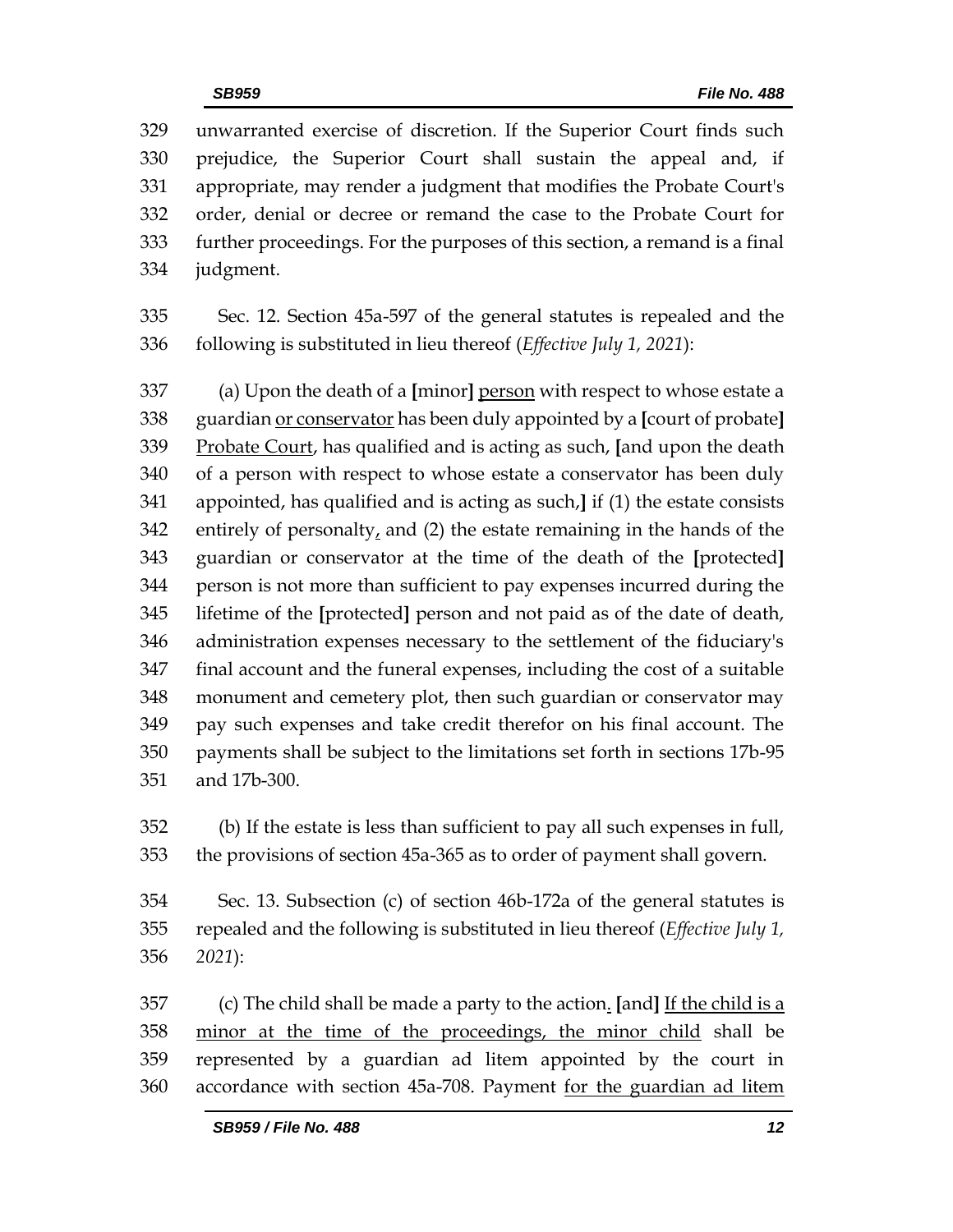shall be made in accordance with such section from funds appropriated to the Judicial Department, except that, if funds have not been included in the budget of the Judicial Department for such purposes, such payment shall be made from the Probate Court Administration Fund.

 Sec. 14. Subsection (k) of section 17a-11 of the general statutes is repealed and the following is substituted in lieu thereof (*Effective July 1, 2021*):

 (k) Upon motion of any interested party in a Probate Court proceeding under this section, the Probate Court of record may transfer the file for cause shown to a Probate Court for a district other than the district in which the initial or permanency hearing was held. **[**The file shall be transferred by the Probate Court of record making copies of all recorded documents in the court file, certifying each of them, and delivering the certified copies to the Probate Court to which the matter is transferred.**]** Upon issuance of an order to transfer a file under this subsection, the transferring court shall transmit a digital image of each document in the court file to the transferee court using the document management system maintained by the Office of the Probate Court Administrator. The transferee court shall thereupon assume jurisdiction over the voluntary admission in accordance with the provisions of this section.

 Sec. 15. Subsection (b) of section 17a-274 of the general statutes is repealed and the following is substituted in lieu thereof (*Effective July 1, 2021*):

 (b) A petition to the Probate Court for placement under this section may be filed by any interested party. The petition and all records of Probate Court proceedings held as a result of the filing of such petition shall be confidential and shall not be open to public inspection by or disclosed to any person, except that (1) such records shall be available to (A) the parties in any such case and their counsel, (B) the Department of Developmental Services, and (C) the **[**office**]** Office of the Probate Court Administrator; (2) if the court appoints a legal representative, the names of the legal representative and the protected person shall be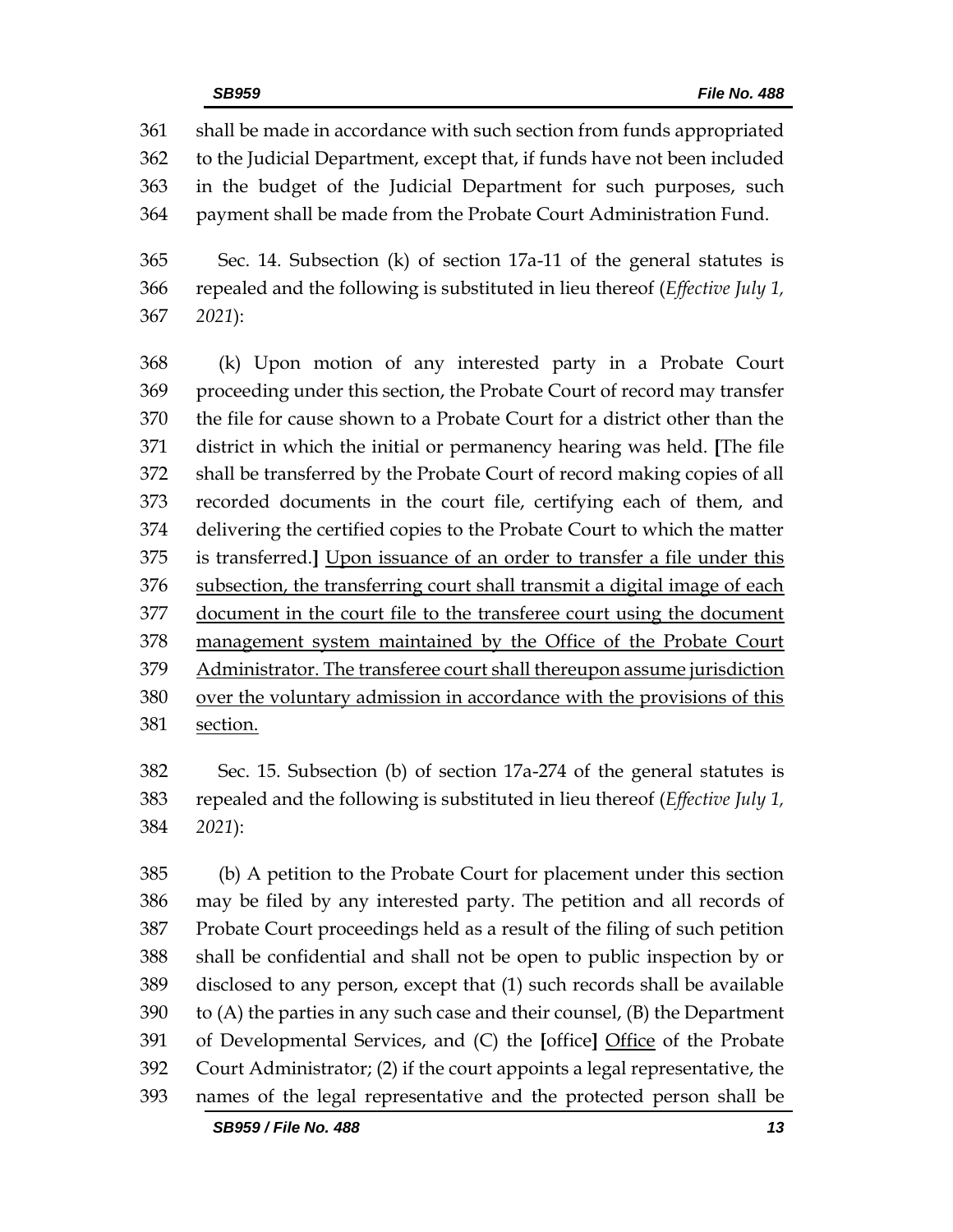public; and (3) the court may, after hearing with notice to the respondent, the respondent's counsel, the legal representative and the Department of Developmental Services, permit records to be disclosed for cause shown. The petition shall allege that the respondent is a person with intellectual disability and (A) is unable to provide for himself or herself at least one of the following: Education, habilitation, care for personal health and mental health needs, meals, clothing, safe shelter or protection from harm; (B) has no family or legal representative or other person to care for the respondent or the respondent's family or the legal representative or other person can no longer provide adequate care for the respondent; (C) is unable to obtain adequate, appropriate services which would enable the respondent to receive care, treatment and education or habilitation without placement by a Probate Court; and (D) is not willing to be placed under the custody and control of the Department of Developmental Services or its agents or voluntary admission has been sought by the legal representative of the respondent and such voluntary admission has been opposed by the protected person or the protected person's next of kin.

 Sec. 16. Section 45a-9a of the general statutes is repealed and the following is substituted in lieu thereof (*Effective July 1, 2021*):

 Any person seeking on-line access to any data processing system operated by the **[**office**]** Office of the Probate Court Administrator, or seeking, in any other medium, information stored in such data processing system, may be required to pay to the **[**office**]** Office of the Probate Court Administrator an amount, as established in a fee schedule determined by the Probate Court Administrator, for deposit in the Probate Court Administration Fund established in section 45a-82. Such fee schedule may include reasonable charges for personal services, fringe benefits, supplies and any other expenses related to maintaining, improving and providing such data processing services including, but not limited to, program modifications, training expenses, central processor user time and the rental and maintenance of equipment.

Sec. 17. Subsection (c) of section 45a-27 of the general statutes is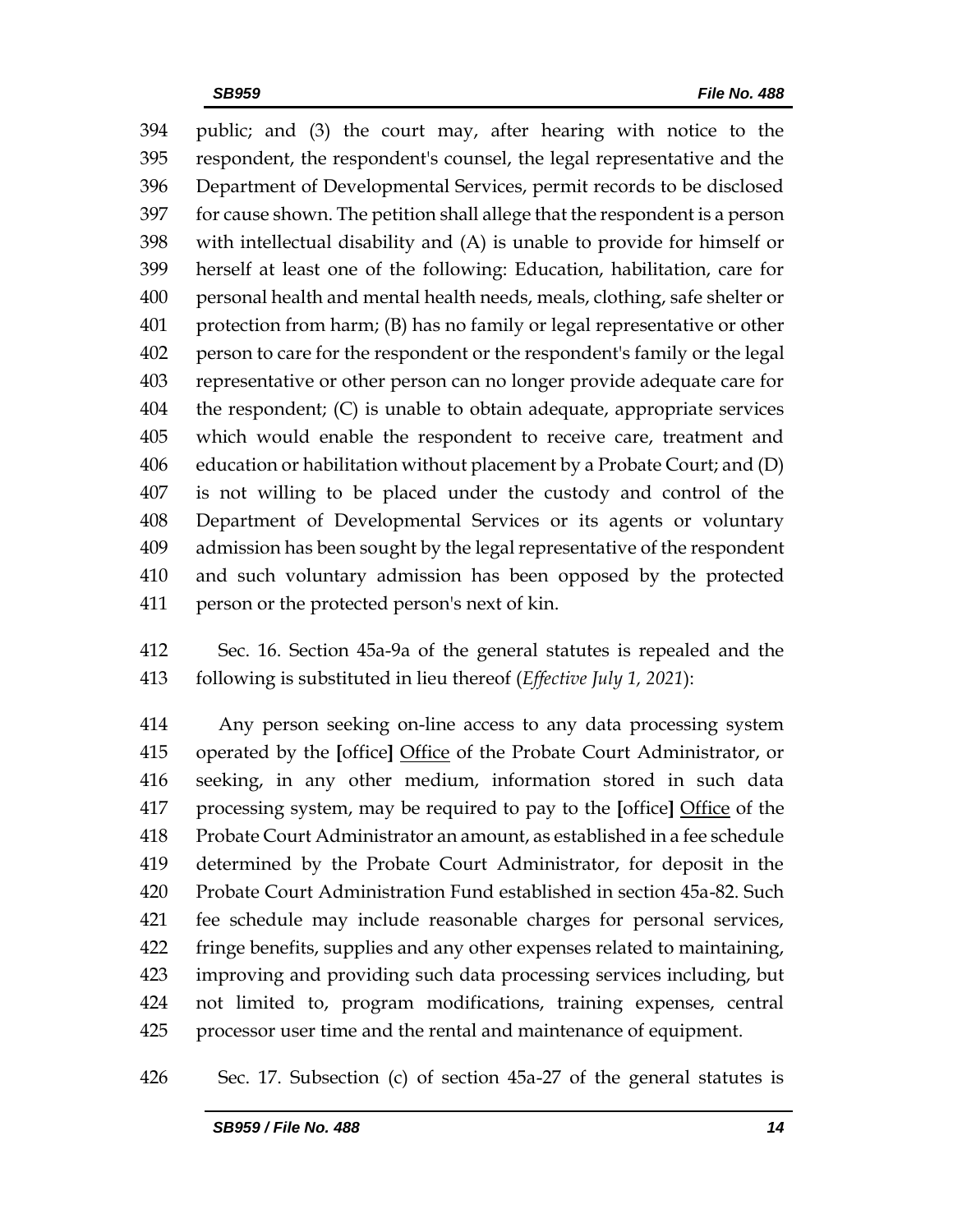repealed and the following is substituted in lieu thereof (*Effective July 1, 2021*):

 (c) The curriculum for the courses required by subsection (b) of this section shall be established by the Probate Court Administrator and shall be designed to establish a minimum level of proficiency by judges of probate. The courses shall be given by qualified instructors approved by the Probate Court Administrator. The Probate Court Administrator may waive completion of a course required by subdivision (2) of subsection (b) on demonstration by a probate judge of proficiency in the subject matter. The Probate Court Administrator may, for good cause, allow a probate judge to satisfy a requirement of subsection (b) of this section by auditing, at the **[**office**]** Office of the Probate Court Administrator or at such other place as the Probate Court Administrator may designate, instructional tapes approved by the Probate Court Administrator. The Probate Court Administrator shall adopt appropriate time requirements for training of a probate judge elected in a special election and may modify other requirements of this section as circumstances may require.

 Sec. 18. Subsection (e) of section 45a-65 of the general statutes is repealed and the following is substituted in lieu thereof (*Effective July 1, 2021*):

 (e) Except as provided in subsections (g) and (h) of section 45a-63, all decisions of the council shall be public record and shall be available for inspection at the **[**office**]** Office of the Probate Court Administrator.

 Sec. 19. Subsection (d) of section 45a-68 of the general statutes is repealed and the following is substituted in lieu thereof (*Effective July 1, 2021*):

 (d) The financial statement and disclosure, except as otherwise provided in this section, shall be open to inspection at the **[**office**]** Office of the Probate Court Administrator.

Sec. 20. Section 45a-76 of the general statutes is repealed and the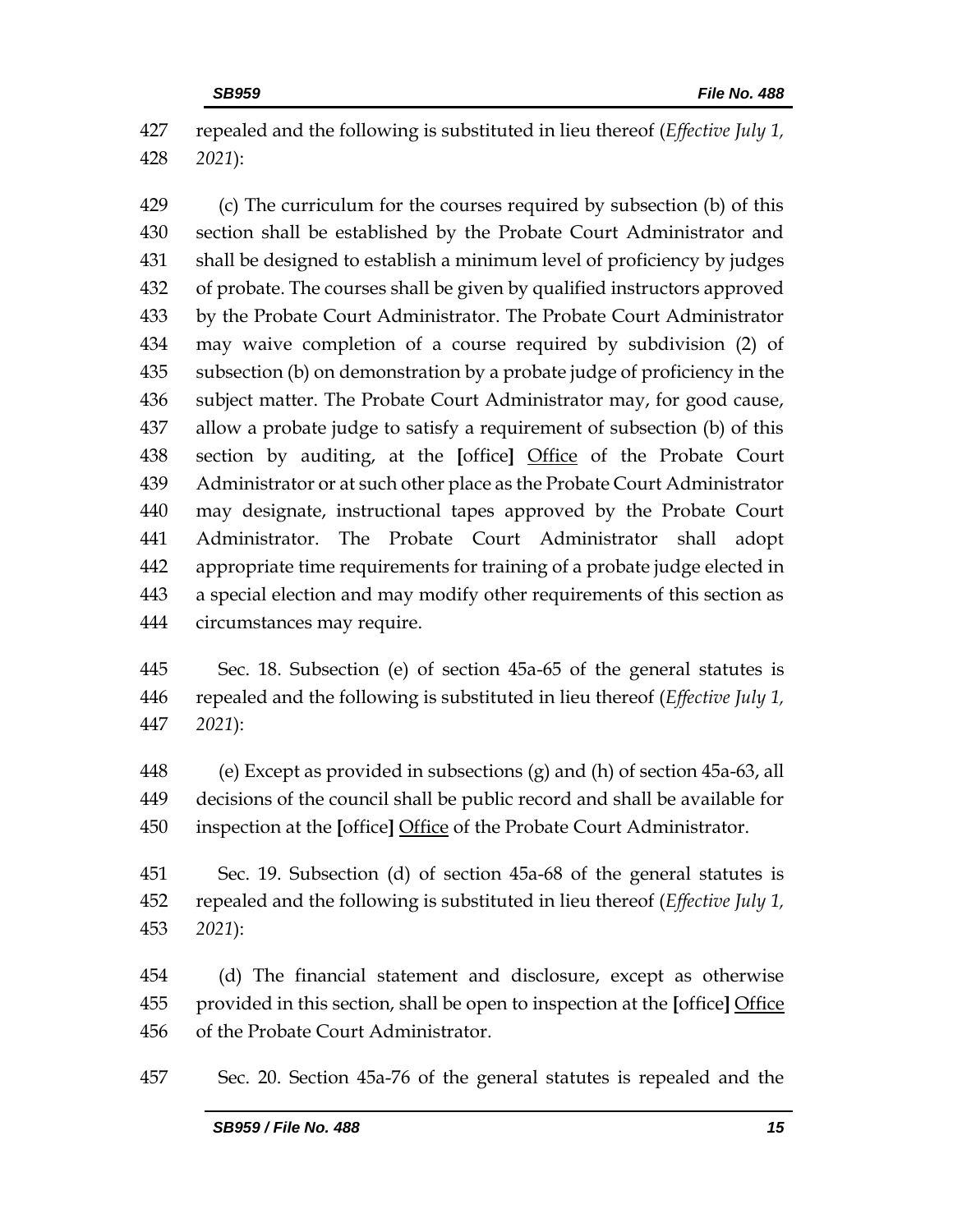## following is substituted in lieu thereof (*Effective July 1, 2021*):

 The Probate Court Administrator shall file with the Chief Court Administrator, on or before the first day of April of each even-numbered year, a report of the business of the **[**office**]** Office of the Probate Court Administrator during the biennium ending on the preceding June thirtieth, together with any information that the Chief Court Administrator may request.

 Sec. 21. Subsection (a) of section 45a-80 of the general statutes is repealed and the following is substituted in lieu thereof (*Effective July 1, 2021*):

 (a) The Commissioner of Administrative Services shall provide such office space for the conduct of the duties of the **[**office**]** Office of the Probate Court Administrator as the Probate Court Administrator approves. The expenses of the office space shall be paid from the fund established under section 45a-82.

 Sec. 22. Subdivision (1) of subsection (a) of section 45a-84 of the general statutes is repealed and the following is substituted in lieu thereof (*Effective July 1, 2021*):

 (a) (1) On or before April first of each year, the Probate Court Administrator shall prepare a proposed budget for the next succeeding 478 fiscal year beginning July first, for the appropriate expenditures of funds from the Probate Court Administration Fund to carry out the statutory duties of the Probate Court Administrator. The proposed budget shall reflect all costs related to the **[**office**]** Office of the Probate Court Administrator and the operation of the **[**courts of probate**]** Probate 483 Courts, including, but not limited to, compensation, group hospitalization and medical and surgical insurance plans and retirement benefits for probate judges and employees. Expenditures in the proposed budget shall not exceed anticipated available funds.

 Sec. 23. Subsection (e) of section 45a-649a of the general statutes is repealed and the following is substituted in lieu thereof (*Effective July 1,*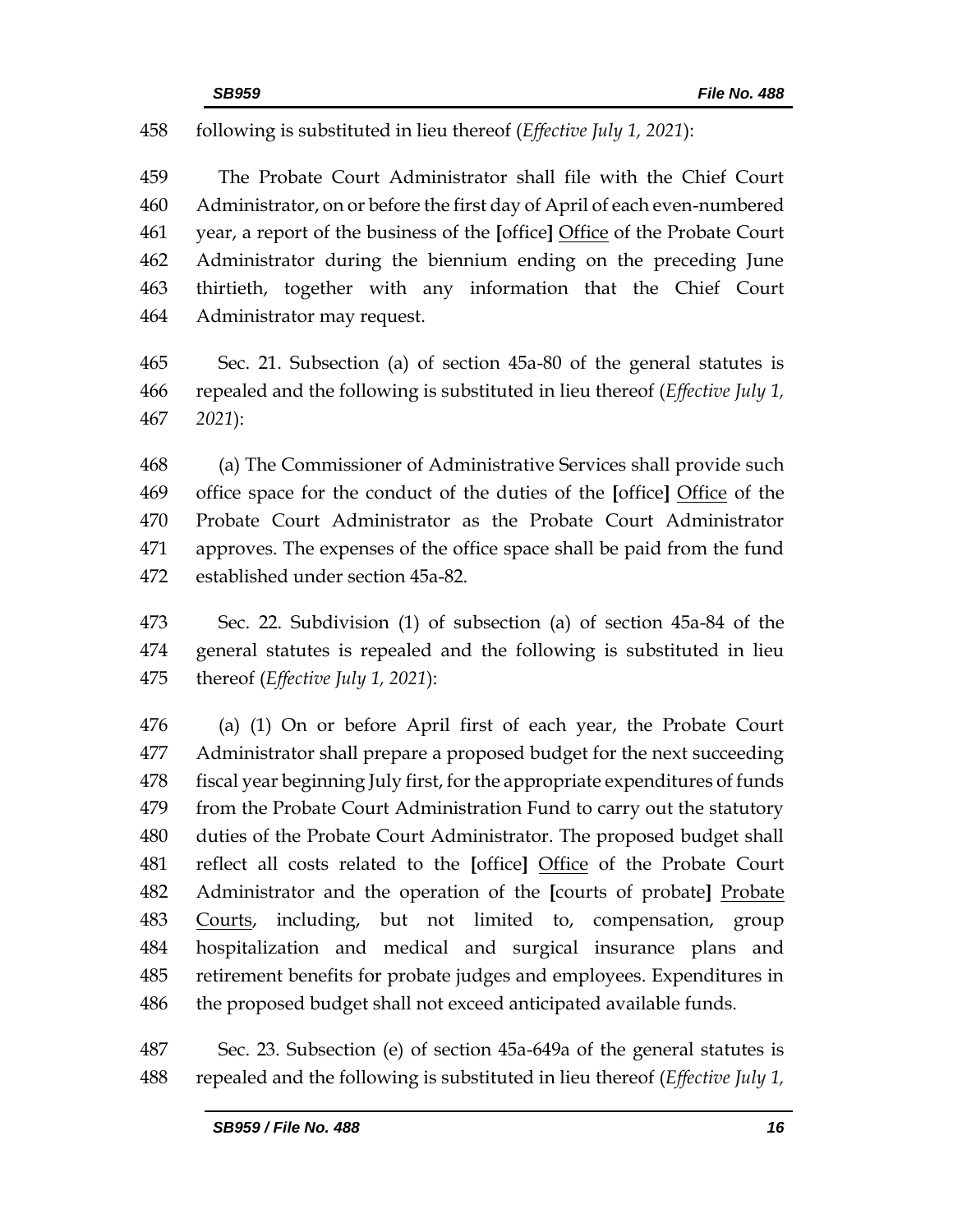*2021*):

 (e) If the respondent or conserved person is indigent, an attorney appointed under this section shall be paid a reasonable rate of compensation. Rates of compensation for such appointed attorneys shall be established by the **[**office**]** Office of the Probate Court Administrator. Such compensation shall be paid from funds appropriated to the Judicial Department. If funds have not been included in the budget of the Judicial Department for such purposes, such compensation shall be paid from the Probate Court Administration Fund.

 Sec. 24. Subsection (c) of section 45a-670 of the general statutes is repealed and the following is substituted in lieu thereof (*Effective July 1, 2021*):

 (c) All records of cases related to guardianship under sections 45a- 669 to 45a-683, inclusive, shall be confidential and shall not be open to public inspection by or disclosed to any person, except that (1) such records shall be available to (A) the parties in any such case and their counsel, (B) the Department of Developmental Services, and (C) the **[**office**]** Office of the Probate Court Administrator; (2) if the court appoints a guardian, the names of the guardian and the protected person shall be public; and (3) the court may, after hearing with notice to the respondent, the respondent's counsel, the guardian and the Department of Developmental Services, permit records to be disclosed for cause shown.

 Sec. 25. Subsection (a) of section 45a-674 of the general statutes is repealed and the following is substituted in lieu thereof (*Effective July 1, 2021*):

 (a) At any hearing for appointment of a plenary guardian or limited guardian, the court shall receive evidence as to the condition of the respondent, including a written report or testimony by a Department of Developmental Services assessment team appointed by the Commissioner of Developmental Services or his or her designee, no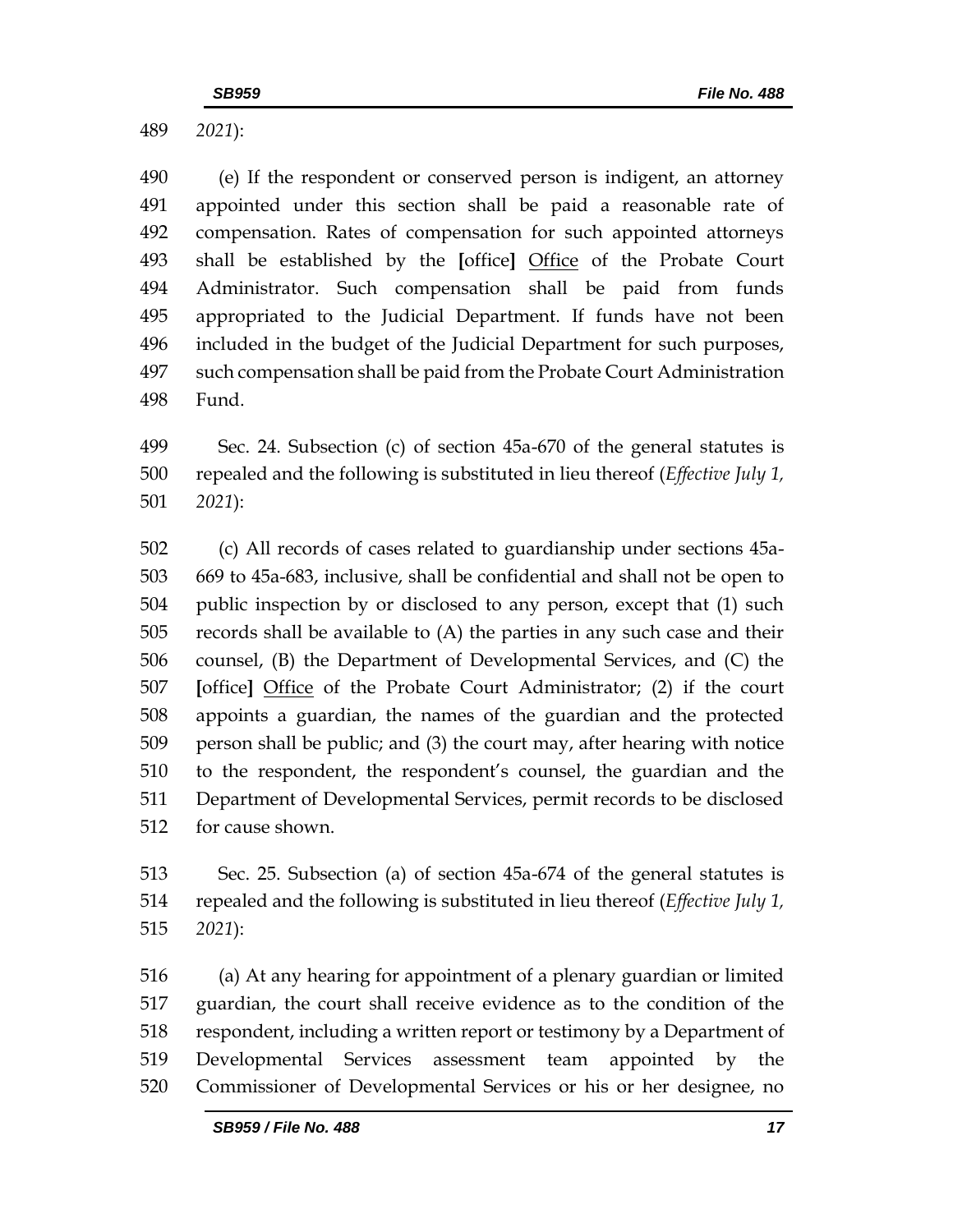member of which is related by blood, marriage or adoption to either the petitioner or the respondent and each member of which has personally observed or examined the respondent within forty-five days next preceding such hearing. The assessment team shall be comprised of at least two representatives from among appropriate disciplines having expertise in the evaluation of persons alleged to have intellectual disability. The assessment team members shall make their report on a form provided for that purpose by the **[**office**]** Office of the Probate Court Administrator and shall answer questions on such form as fully and completely as possible. The report shall contain specific information regarding the severity of the intellectual disability of the respondent and those specific areas, if any, in which the respondent needs the supervision and protection of a guardian, and shall state upon the form the reasons for such opinions. The petitioner, respondent or the respondent's counsel shall have the right to present evidence and cross- examine witnesses who testify at any hearing on the petition. If the respondent or the respondent's counsel notifies the court not less than three days before the hearing that he or she wishes to cross-examine the witnesses, the court shall order such witnesses to appear. The fees for such assessment team shall be paid from funds appropriated to the Department of Developmental Services.

 Sec. 26. Subsection (g) of section 45a-677 of the general statutes is repealed and the following is substituted in lieu thereof (*Effective July 1, 2021*):

 (g) Such reports shall be submitted on a form provided by the **[**office**]** Office of the Probate Court Administrator and shall contain the following information: (1) Significant changes in the capacity of the protected person to meet the essential requirements for the protected person's physical health or safety; (2) the services being provided to the protected person and the relationship of those services to the individual guardianship plan; (3) the significant actions taken by the limited guardian or plenary guardian during the reporting period; (4) any significant problems relating to the guardianship which have arisen during the reporting period; and (5) whether such guardianship, in the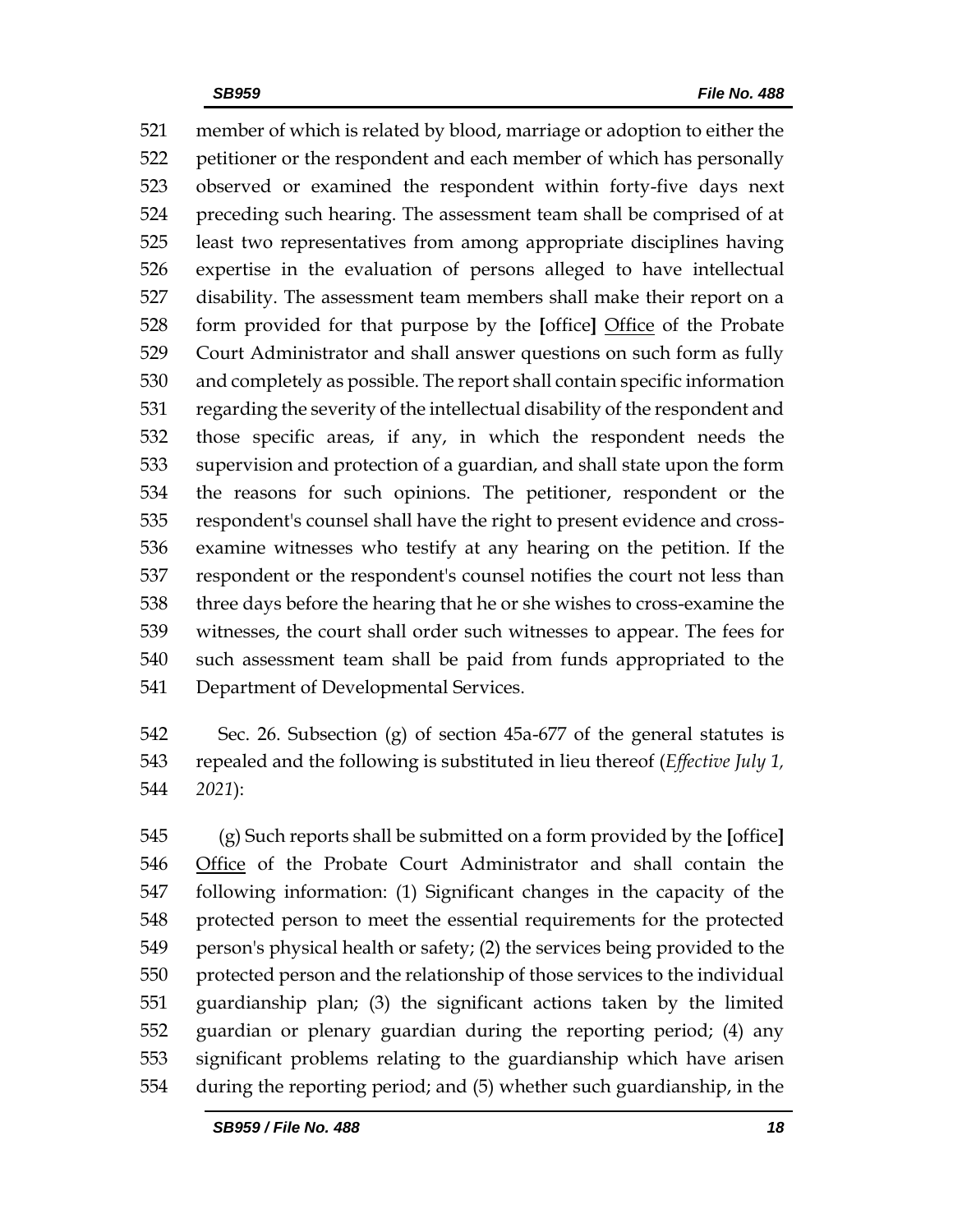555 opinion of the guardian, should continue, be modified, or be terminated, 556 and the reasons therefor.

557 Sec. 27. Subsection (a) of section 45a-754 of the general statutes is 558 repealed and the following is substituted in lieu thereof (*Effective July 1,*  559 *2021*):

 (a) All records of cases related to termination of parental rights, removal of a parent as guardian, appointment of a statutory parent, adoption matters, temporary guardianship and emancipation of a minor shall be confidential and shall not be open to inspection by or disclosed to any third party, except that (1) such records shall be available to (A) the parties in any such case and their counsel; (B) the Department of Children and Families; (C) any licensed child-placing agency involved in any such case; (D) any judge or employee of a court of this state who, in the performance of his or her duties, requires access to such records; (E) the **[**office**]** Office of the Probate Court Administrator; and (F) courts of other states under the provisions of sections 46b-115a to 46b-115gg, inclusive; and (2) access to and disclosure of adoption records shall be in accordance with subsection (b) of this section.

| sections: |              |                     |  |  |
|-----------|--------------|---------------------|--|--|
|           |              |                     |  |  |
| Section 1 | July 1, 2021 | $45a-106a(b)$       |  |  |
| Sec. 2    | July 1, 2021 | $45a-106a(c)$       |  |  |
| Sec. $3$  | July 1, 2021 | $45a-107(b)(4)$     |  |  |
| Sec. 4    | July 1, 2021 | $45a-107(c)(4)$     |  |  |
| Sec. 5    | July 1, 2021 | 45a-111             |  |  |
| Sec. 6    | July 1, 2021 | 45a-112             |  |  |
| Sec. 7    | July 1, 2021 | 45a-113a            |  |  |
| Sec. 8    | July 1, 2021 | 45a-113b            |  |  |
| Sec. 9    | July 1, 2021 | 45a-186(d) to $(l)$ |  |  |
| Sec. 10   | July 1, 2021 | 45a-186a            |  |  |
| Sec. 11   | July 1, 2021 | 45a-186b            |  |  |
| Sec. 12   | July 1, 2021 | 45a-597             |  |  |
| Sec. 13   | July 1, 2021 | $46b-172a(c)$       |  |  |
| Sec. 14   | July 1, 2021 | $17a-11(k)$         |  |  |
| Sec. 15   | July 1, 2021 | $17a-274(b)$        |  |  |

This act shall take effect as follows and shall amend the following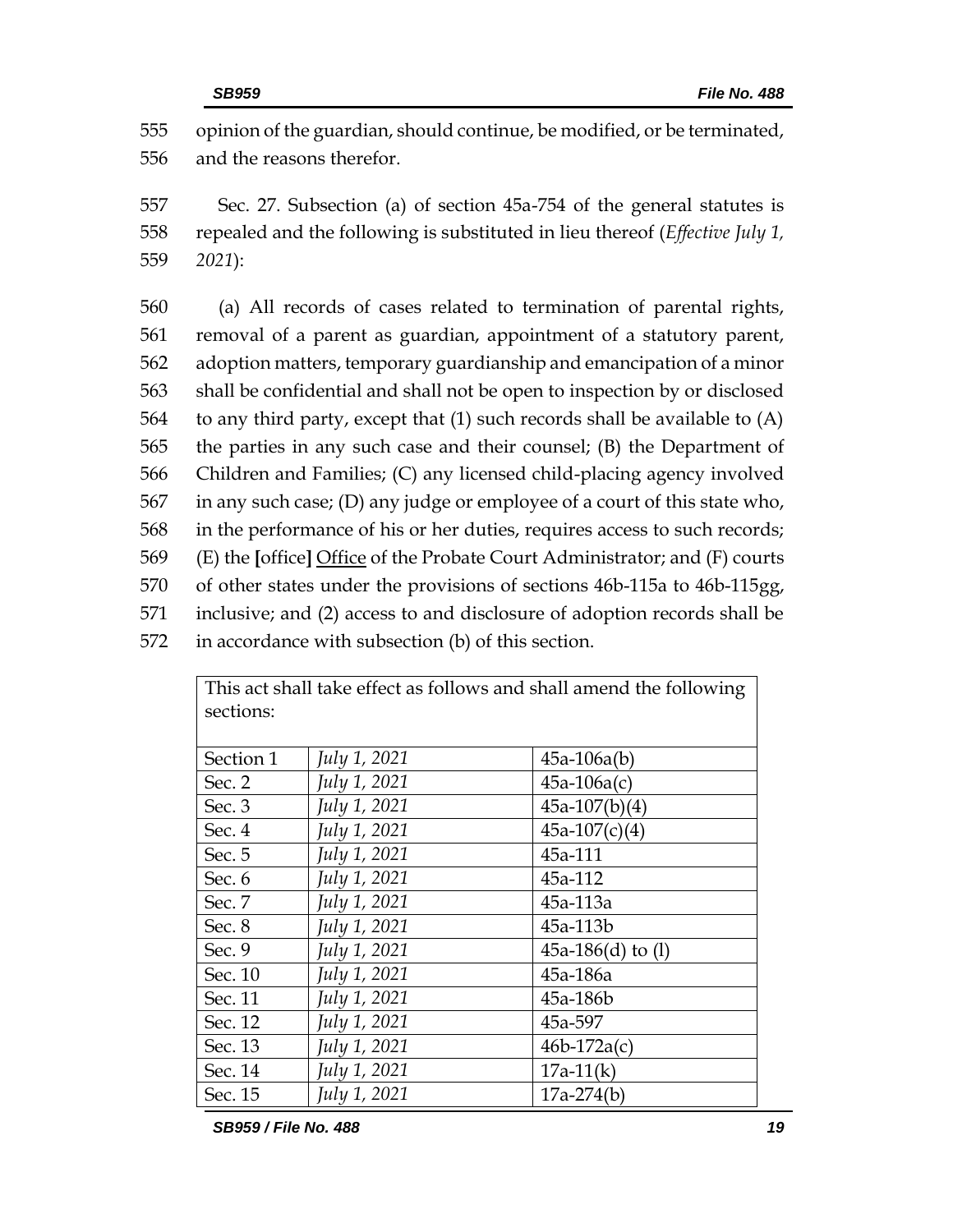| Sec. 16 | July 1, 2021 | $45a-9a$       |
|---------|--------------|----------------|
| Sec. 17 | July 1, 2021 | $45a-27(c)$    |
| Sec. 18 | July 1, 2021 | $45a-65(e)$    |
| Sec. 19 | July 1, 2021 | $45a-68(d)$    |
| Sec. 20 | July 1, 2021 | $45a - 76$     |
| Sec. 21 | July 1, 2021 | $45a-80(a)$    |
| Sec. 22 | July 1, 2021 | $45a-84(a)(1)$ |
| Sec. 23 | July 1, 2021 | $45a-649a(e)$  |
| Sec. 24 | July 1, 2021 | $45a-670(c)$   |
| Sec. 25 | July 1, 2021 | $45a-674(a)$   |
| Sec. 26 | July 1, 2021 | $45a-677(g)$   |
| Sec. 27 | July 1, 2021 | $45a - 754(a)$ |

*JUD Joint Favorable*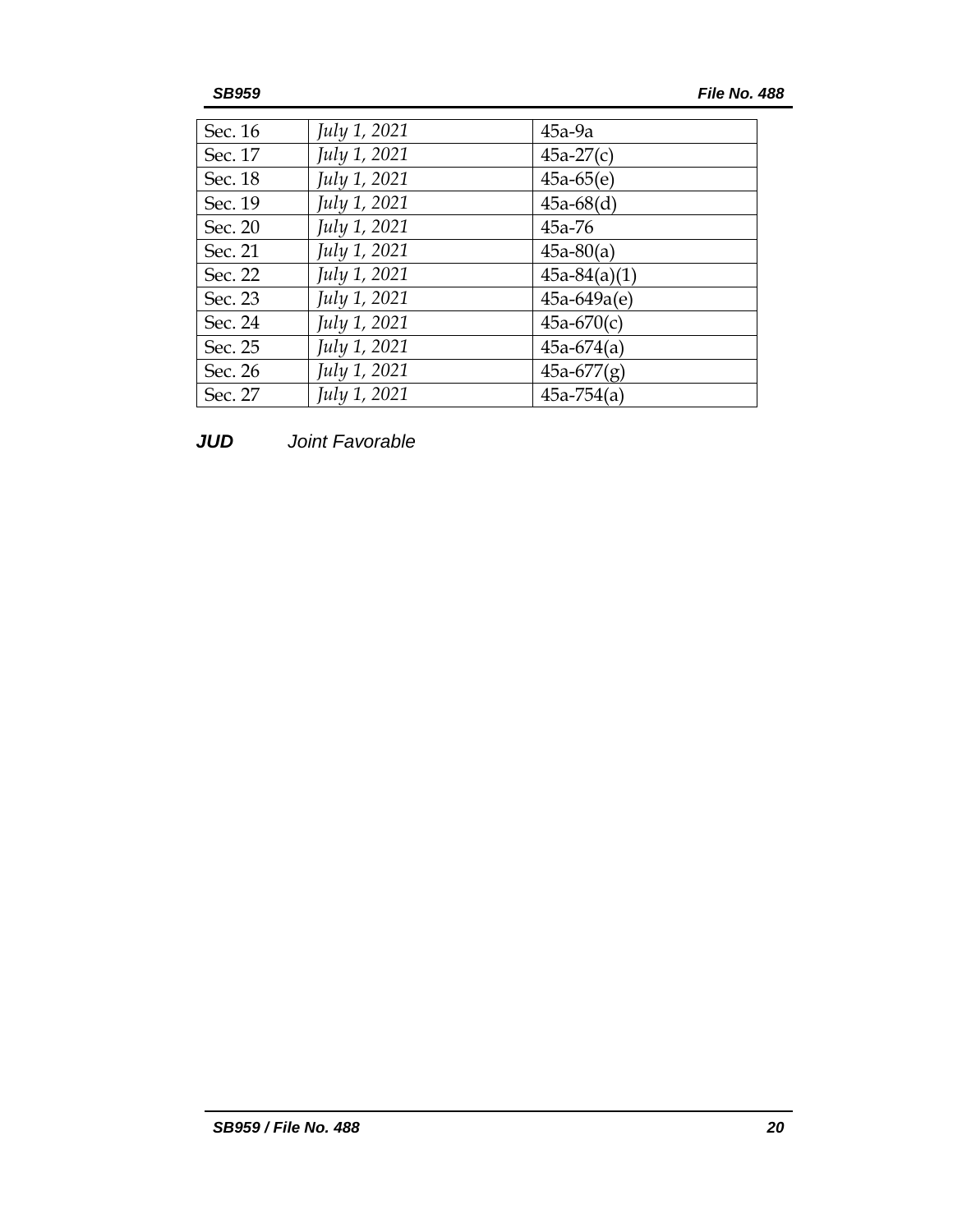*The following Fiscal Impact Statement and Bill Analysis are prepared for the benefit of the members of the General Assembly, solely for purposes of information, summarization and explanation and do not represent the intent of the General Assembly or either chamber thereof for any purpose. In general, fiscal impacts are based upon a variety of informational sources, including the analyst's professional knowledge. Whenever applicable, agency data is consulted as part of the analysis, however final products do not necessarily reflect an assessment from any specific department.*

## *OFA Fiscal Note*

*State Impact:* None

*Municipal Impact:* None

#### *Explanation*

The bill conforms statute with current practice for various probate court fees and does not result in a fiscal impact.

### *The Out Years*

*State Impact:* None

*Municipal Impact:* None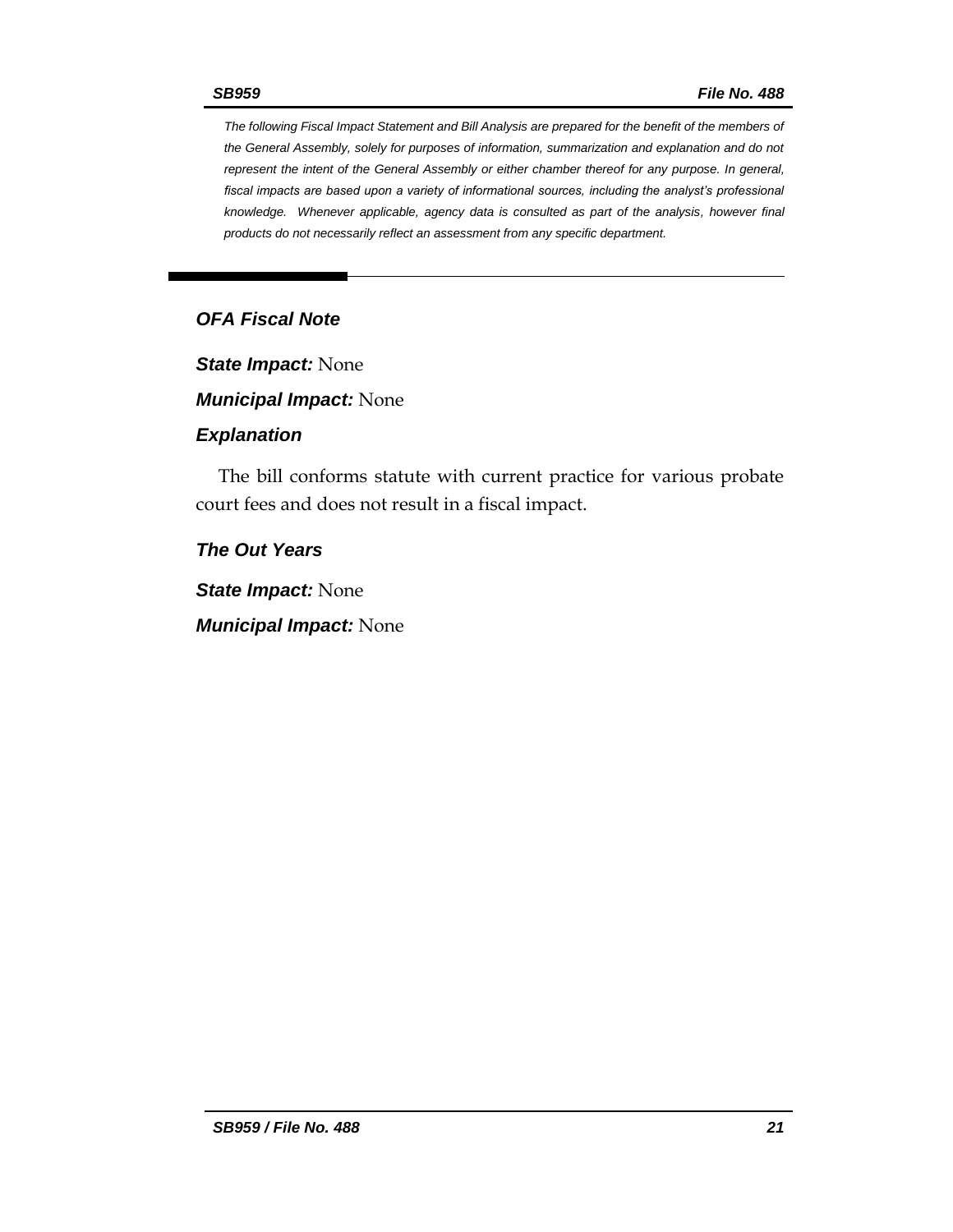## **OLR Bill Analysis SB 959**

## *AN ACT CONCERNING PROBATE COURT OPERATIONS.*

#### **SUMMARY**

This bill makes changes to various laws governing probate court operations and related matters.

The bill makes the following changes related to probate court filing fees:

- 1. expands the list of trust-related motions, petitions, and applications that are subject to a filing fee, in conformity with 2019 changes to the state's trust law;
- 2. waives or reduces certain probate fees when the state is obligated to pay funeral and burial expenses for State Administered General Assistance (SAGA) beneficiaries or certain indigent persons; and
- 3. extends the scope of certain other probate fee-related provisions to apply to filing fees for various matters.

The bill specifically allows probate courts to (1) accept fee payment by electronic funds transfer and (2) charge related service fees (which cannot exceed the processing fee, including the discount rate) (§ 8). Under existing law, similar provisions apply to fees paid by credit, charge, or debit cards.

The bill adds appeals of a quarantine or isolation order to the list of appeals that are subject to specified procedures.

It specifies that certain estate settlement procedures apply following the death of an adult with intellectual disability for whom a guardian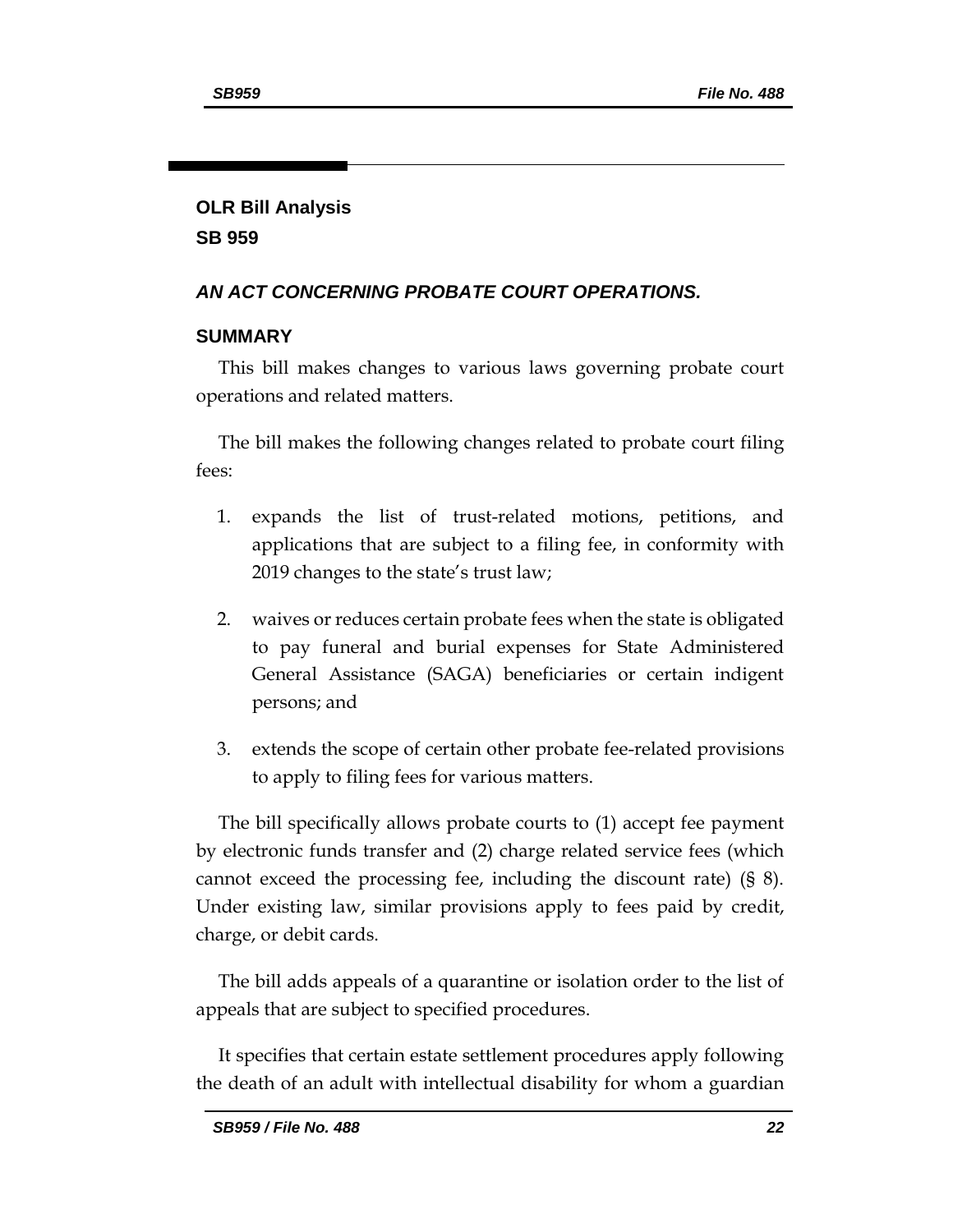has been appointed.

The bill adds certain reviews of Department of Children and Families (DCF) voluntary admissions and related matters to the types of probate court transfers that must occur through electronic means.

It also makes numerous minor, technical, and conforming changes.

EFFECTIVE DATE: July 1, 2021

### **§ 1 — TRUST-RELATED FILING FEES**

Existing law establishes a \$250 filing fee for several trust-related matters in probate court (among other matters). For example, this includes motions, petitions, or applications to construe, divide, reform, or terminate a trust. The bill additionally requires this filing fee for motions, petitions, or applications to (1) validate, combine, or modify a trust or (2) assume jurisdiction over an out-of-state trust.

These changes align with changes to the state's probate laws under PA 19-137.

## **§§ 2-4 — FEE WAIVERS RELATED TO SAGA BENEFICIARIES OR INDIGENT PERSONS**

Existing law waives the \$150 filing fee for petitions for custody of a deceased person's remains in cases where the state, by law, must pay funeral and burial expenses for Temporary Family Assistance (TFA) or State Supplement Program (SSP) beneficiaries.

Existing law also provides that in cases where the Department of Administrative Services (DAS) represents an estate, the estate settlement fee is the lesser of (1) the standard fee (which is based on the estate's value) or (2) the amount that DAS collected after paying the funeral and burial expenses because the person was a TFA or SSP beneficiary.

The bill extends these provisions to cases where the state pays the funeral and burial expenses for (1) SAGA beneficiaries or (2) individuals who die without a sufficient estate and with no legally liable relative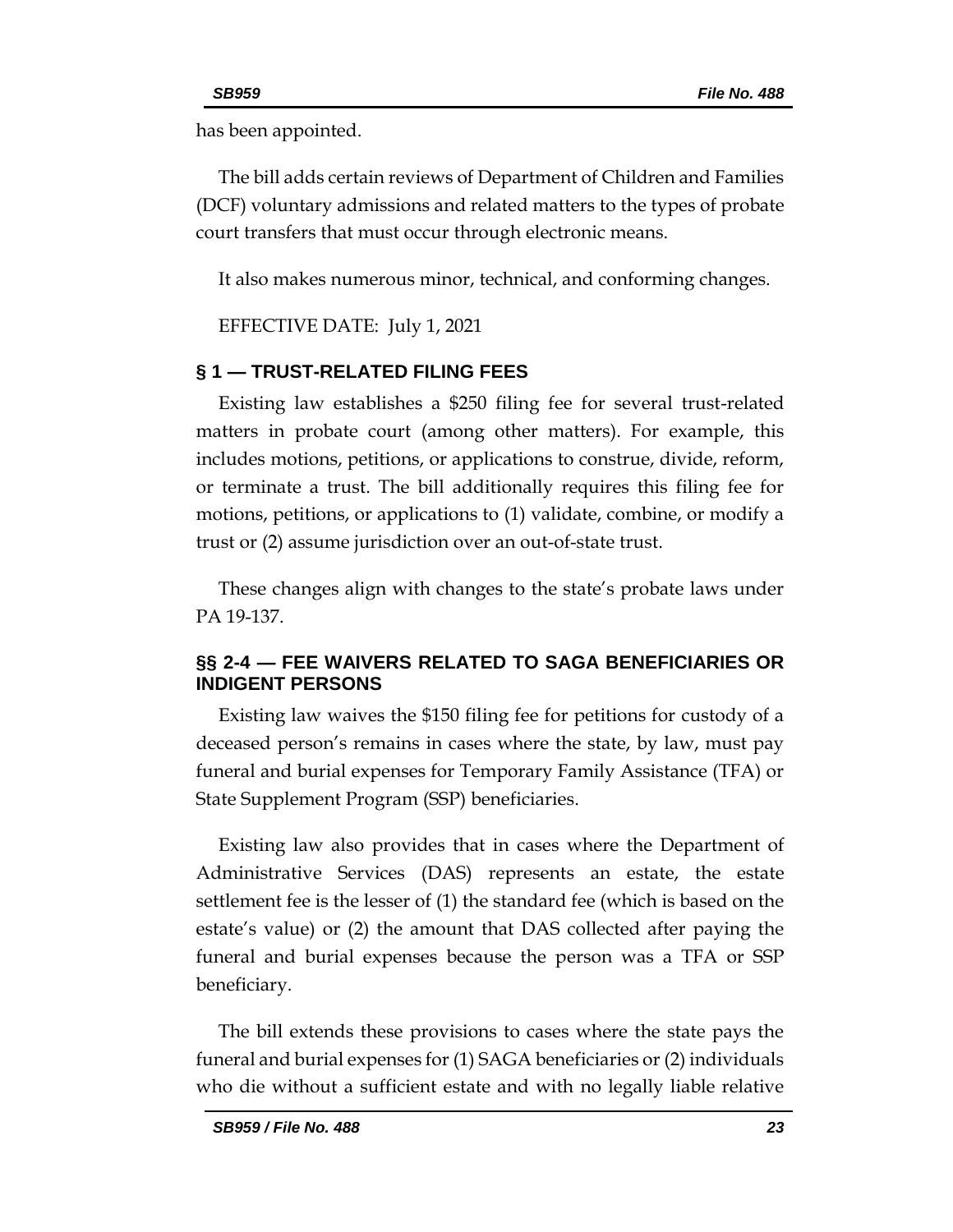able to pay for a proper funeral and burial.

## **§§ 5-7 — EXTENSION OF OTHER FEE-RELATED PROVISIONS**

Under existing law, certain fee waivers or other rules apply to estate settlement, fiduciary accounting, and miscellaneous probate fees (e.g., certain copy fees), but they do not apply to other fees to file various motions, petitions, or applications in probate court. These other fees encompass filings in a range of matters, such as guardianship, termination of parental rights, adoption, conservatorship, and powers of attorney. They also apply to matters such as requests for court continuances and mediation.

The bill specifically extends the following fee waivers and rules to all such probate fees, as applicable:

- 1. the required fee waiver for adoption proceedings involving special needs children;
- 2. court authority to postpone fees, if the court determines that to require the fee with the filing would cause undue delay or hardship;
- 3. the exemption of probate fees from the sales tax;
- 4. the requirement for probate courts, if a state agency is an applicant or otherwise liable for probate fees, to accept the matter without the filing fee and bill the agency for payment; and
- 5. the requirement for the Probate Court Administrator to cause a refund of overpayments to be paid out of the Probate Court Administration Fund.

## **§§ 9-11 — APPEALS OF QUARANTINE AND ISOLATION ORDERS**

Under existing law, if the Department of Public Health commissioner orders someone into quarantine or isolation during a public health emergency, the person may file a probate court appeal of that order. Anyone aggrieved by the probate court's decision can appeal to Superior Court (CGS § 19a-131b).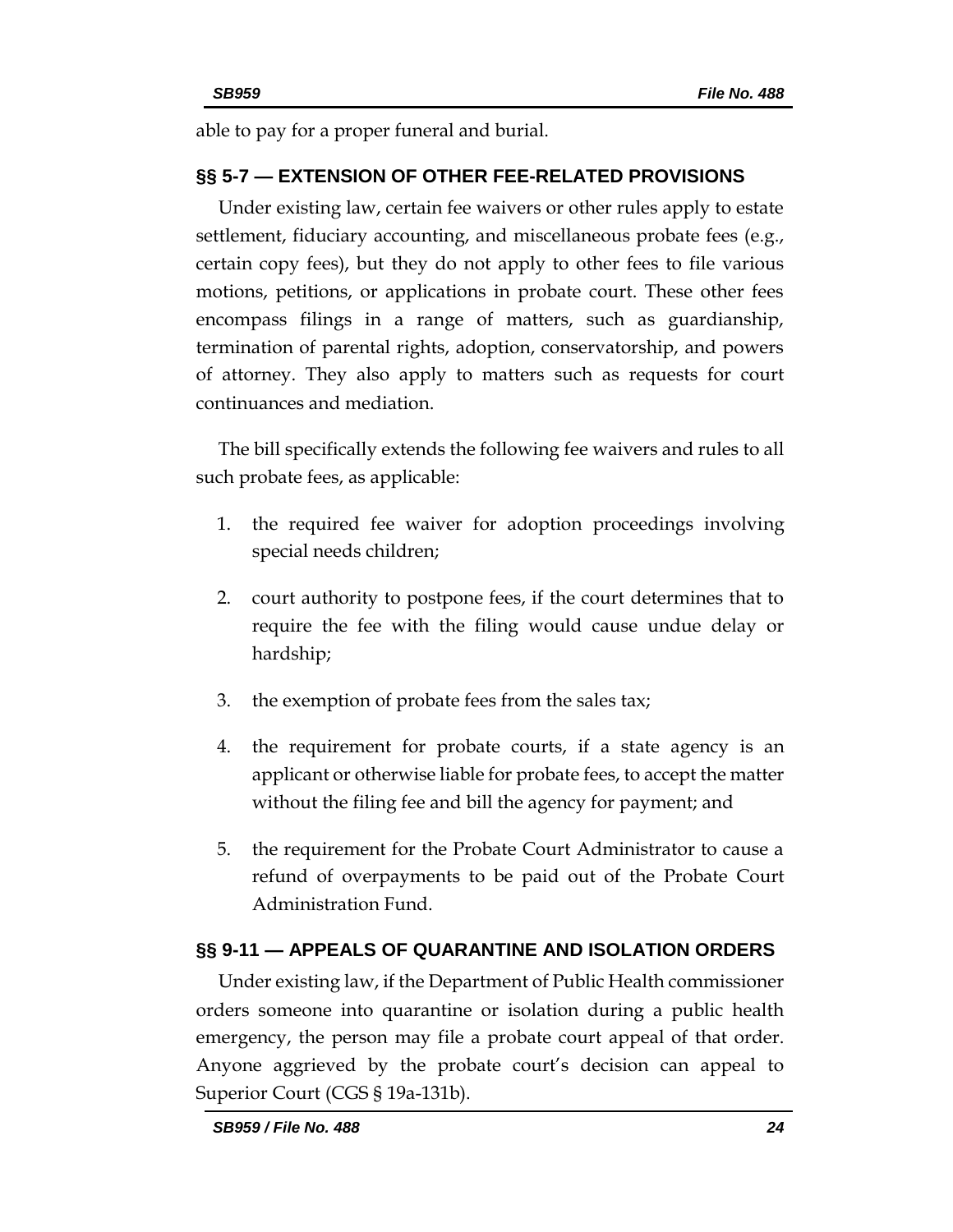As is already the case for certain other appeals of probate court decisions, the bill:

- 1. requires hearings on these appeals within 90 days after the appeal is filed, unless the probate court or Superior Court has granted a stay;
- 2. prohibits the Superior Court from referring the appeal to a special assignment probate judge;
- 3. requires the probate court, within specified deadlines, to transcribe any portion of the proceeding's recording that has not been transcribed;
- 4. requires the appeal to be heard by the court without a jury (the appeal may also be referred to a state referee);
- 5. prohibits the Superior Court from substituting its judgment for the probate court's on the weight of evidence on a question of fact; and
- 6. requires the Superior Court to affirm the probate court's decision unless it finds that the person's substantial rights were prejudiced because the probate judge's findings, inferences, or decisions met certain criteria (e.g., exceeded statutory authority, were based on illegal procedures, or were arbitrary or capricious).

## **§ 12 — ESTATES OF ADULTS WITH GUARDIANS**

The bill expands certain procedures for guardians or conservators when closing out small estates to also apply to guardians of adults with intellectual disability.

Generally, under these procedures, the guardian or conservator may pay for the protected person's unpaid lifetime expenses, funeral and burial expenses, and administration expenses for closing the account if all these expenses equal or exceed the protected person's estate. The guardian or conservator may then take credit for these payments in the